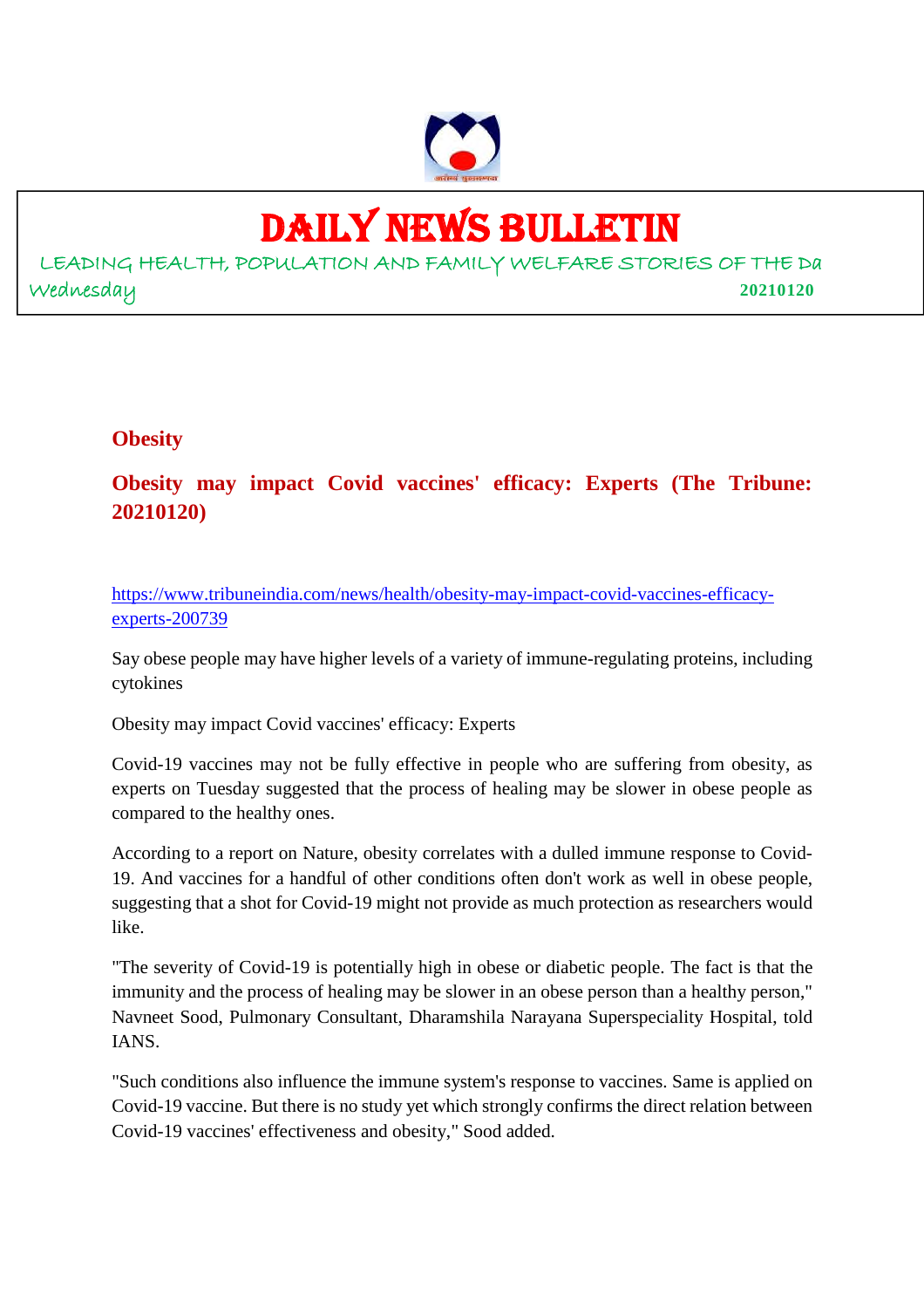Obesity can cause chronic, low-grade inflammation, which is thought to contribute to the increased risk of conditions such as diabetes and heart disease. As a result, people who are obese might have higher levels of a variety of immune-regulating proteins, including cytokines.

The immune responses unleashed by cytokines can damage healthy tissue in some cases of severe Covid-19, according to the report.

According to a recently released study, published in the journal Perspectives on Psychological Science, suggests that depression, stress, loneliness and poor health behaviours can weaken the body's immune system and lower the effectiveness of new Covid-19 vaccines.

The researchers emphasise that environmental factors, as well as an individual's genetics and physical and mental health can weaken the body's immune system, slowing the response to a vaccine.

"In addition to the physical toll of COVID-19, the pandemic has an equally troubling mental health component, causing anxiety and depression, among many other related problems. Emotional stressors like these can affect a person's immune system, impairing their ability to ward off infections," said the researcher of the study Annelise Madison from the Ohio State University in the US.

Health experts also suggest that there are several factors that may lower the effectiveness of new Covid-19 vaccines and therefore it should be avoided.

"Immune system of people with severe health conditions and low immunity may influence the response to the vaccine," said Jyoti Mutta, Senior Consultant, Microbiology, Sri Balaji Action Medical Institute, New Delhi.

"People on steroids, severe liver diseases, uncontrolled diabetes or with immunosuppressed conditions like cancer patients, severe kidney patients may come in this category. Also alcohol consumption should be avoided. If one is leading a healthy lifestyle there is no apparent contra indication," Mutta added. IANS

#### **New drug**

#### **New drug combination may help treat acute myeloid leukemia (The Tribune: 20210120)**

https://www.tribuneindia.com/news/health/new-drug-combination-may-help-treat-acutemyeloid-leukemia-200736

Researchers able to significantly enhance cancer cell death by jointly administering MDM2 inhibitors and BET inhibitors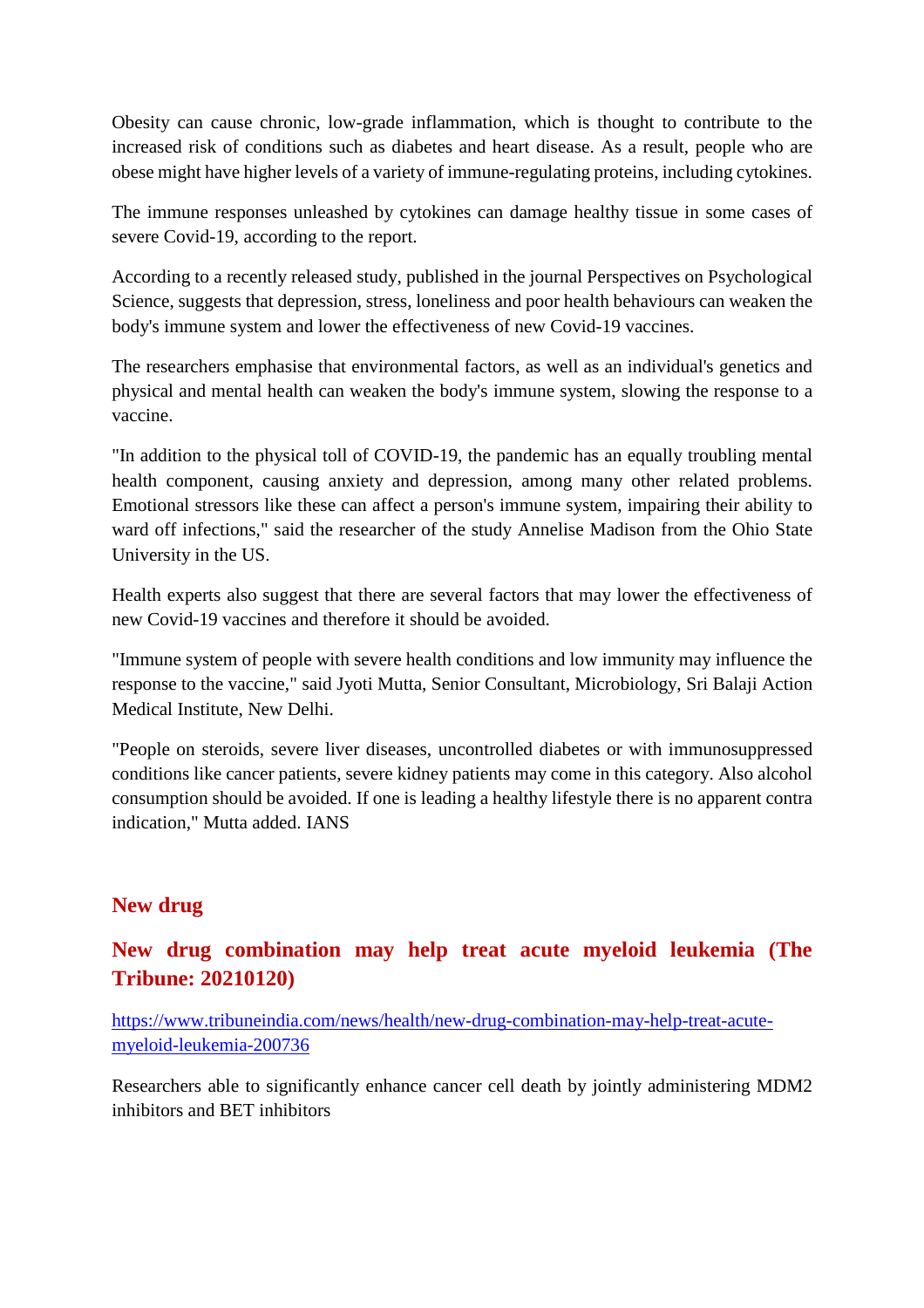Researchers have identified two drugs that are potent against acute myeloid leukemia (AML) when combined, but only weakly effective when used alone.

The research team was able to significantly enhance cancer cell death by jointly administering the drugs that are only partially effective when used as single-agent therapies.

"Our study shows that two types of drugs, MDM2 inhibitors and BET inhibitors, work synergistically to promote significant anti-leukemia activity," said researcher Peter Adams, Professor at the Sanford Burnham Prebys Medical Discovery Institute in the US.

"The results were surprising because previous research had shown that each drug on its own had modest benefit against AML. The new research provides scientific rationale to advance clinical studies of the drug combination in patients with AML," Adams added in the study published in the journal Nature Communications.

There are many types of AML, and different cases have different chromosome changes, gene mutations and epigenetic modifications, making it difficult for researchers to find novel therapies that will work for a substantial proportion of patients. Although much progress has been made toward finding effective treatments in recent years, the long-term overall survival has stagnated.

According to the American Cancer Society, the five-year survival rate for adults with AML remains less than 30 per cent.

Notably, TP53, the most frequently mutated gene in all human cancers, is found unaltered in about 90 per cent of AML patients, the researchers said.

Since the product of the TP53 gene, p53, acts to suppress tumours, scientists have sought drugs that reactivate or boost its anti-cancer powers in AML, which should provide a clinical benefit. However, such drugs on their own, have been disappointing in AML.

"We were interested in combining MDM2 and BET inhibitors because each showed encouraging pre-clinical activity, but limited activity when given to patients as a single agent," said Adams.

"Our research unexpectedly showed that like MDM2 inhibitors, BET inhibitors activate p53, but through a different pathway. BET inhibitors mute the power of a protein called BRD4, which we found is a p53 suppressor in AML," Adams added. IANS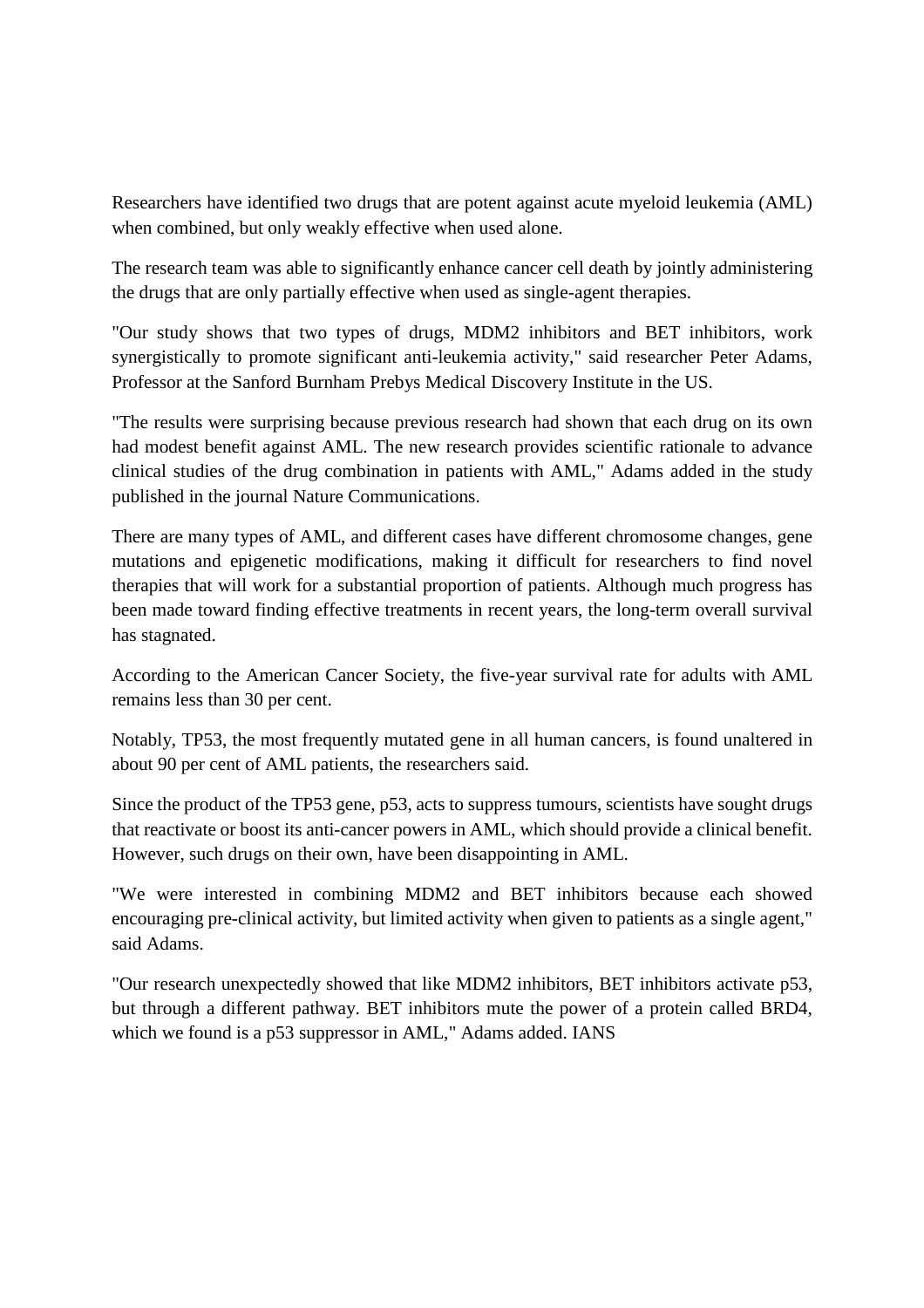#### **Smoking**

#### **Cigarettes bad for health, smoking-vegetarianism-COVID link not fully understood: Scientists (The Tribune: 20210120)**

https://www.tribuneindia.com/news/health/cigarettes-bad-for-health-smoking-vegetarianismcovid-link-not-fully-understood-scientists-200672

CSIR survey suggests that smoking and a vegetarian diet may provide protection against COVID-19

A pan-India CSIR survey suggests that smoking and a vegetarian diet may provide protection against COVID-19, but there is no cause for either group to celebrate with scientists as well authors of the study cautioning that this is an observation and requires further research.

Smoking is bad for health. Period. And the link between vegetarianism, smoking and less COVID-19 sero-positivity is only a reported association, stressed Anurag Agarwal, director of the Council of Scientific and Industrial Research-Institute of Genomics and Integrated Biology (CSIR-IGIB) and one of the authors of the survey. Sero-positivity means a positive result for antibodies in a blood test.

The CSIR paper, yet to be peer-reviewed or published, also cites two studies from France and similar reports from Italy, New York and China, which reported lower infection rates among smokers.

"There is some such data elsewhere for smoking. There are many (studies) that have found the opposite too. As I said this is an association. Smokers and those with chronic obstructive pulmonary disease (COPD) are at greater risk of death. We do not advocate smoking," Agarwal told PTI.

"Most importantly, low sero-positivity can be due to lower production or faster loss of antibodies also. The topic needs further study," he clarified.

The CSIR survey, reported earlier this week, tracked about 10,000 of its employees on the prevalence of COVID-19, and found that nearly 10 per cent of the staff had antibodies.

The study also found that smoking and vegetarianism are associated with lower chances of contracting the virus. It did not go into scientific details of why and how beyond reporting the observations.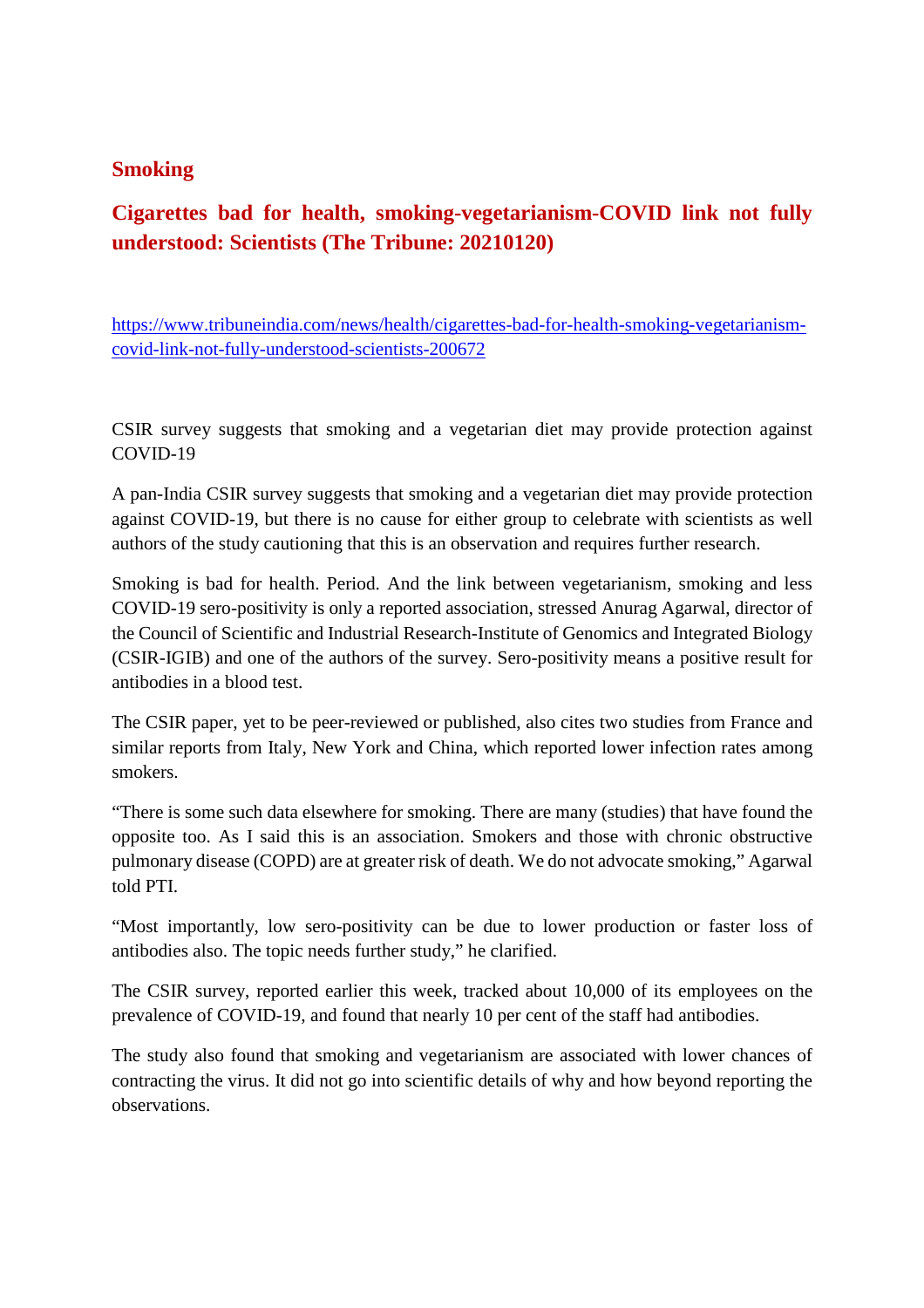"Use of private transport, lower-exposure occupations, smoking, vegetarianism and 'A' or 'O' blood groups appeared to be protective, using sero-positivity as a surrogate for infection," the authors of the pan-India survey said.

For its study, CSIR took samples of 10,427 adult individuals working in its laboratories or institutions and their family members, based on voluntary participation, to assess the presence of antibodies against SARS-CoV-2, the virus that causes COVID-19.

The study, piloted by CSIR-IGIB, Delhi, found that 1,058 (10.14 per cent) of the 10,427 had antibodies against SARS-CoV-2. The study did not specify how many of these are smokers or vegetarians.

Agarwal said the study suggests that declining infections in India by October end last year may be linked to sub-community level immunity.

"Most importantly, low sero-positivity can be due to lower production or faster loss of antibodies also. The topic needs further study," he added.

(Click here for the latest developments on COVID-19 epidemic)

The key takeaway from the study, Agarwal said, is to be cautious since the disease spreads very fast and easily, and there is some optimism that the worst is behind us.

He added that the antibody stability for six months found in the study is a good sign.

Reacting to the conclusions drawn from the survey, immunologist Satyajit Rath noted that the research

," Rath told PTI.

Classically, sero-positivity is interpreted as evidence of prior exposure, not as evidence of susceptibility, he explained.

"All interpretations about so-called roles for blood groups, smoking, and vegetarianism appear to be based on this incorrect interpretation," Rath, from Delhi's National Institute of Immunology (NII), added.

A review of 174 cohort studies in August revealed an unexpected low number of current smokers among subjects tested for SARS-CoV-2 infections. The prevalence of current smokers suffering from symptomatic COVID-19 was frequently significantly lower than in the general population, it said.

Cohort study is a type of panel study where the individuals in the panel share a common characteristic. The World Health Organisation (WHO) associates smoking with an adverse progression of COVID-19 and has in the past called on people to quit smoking.

There are also many published studies which suggest that quitting smoking might reduce the risk of a severe coronavirus infection.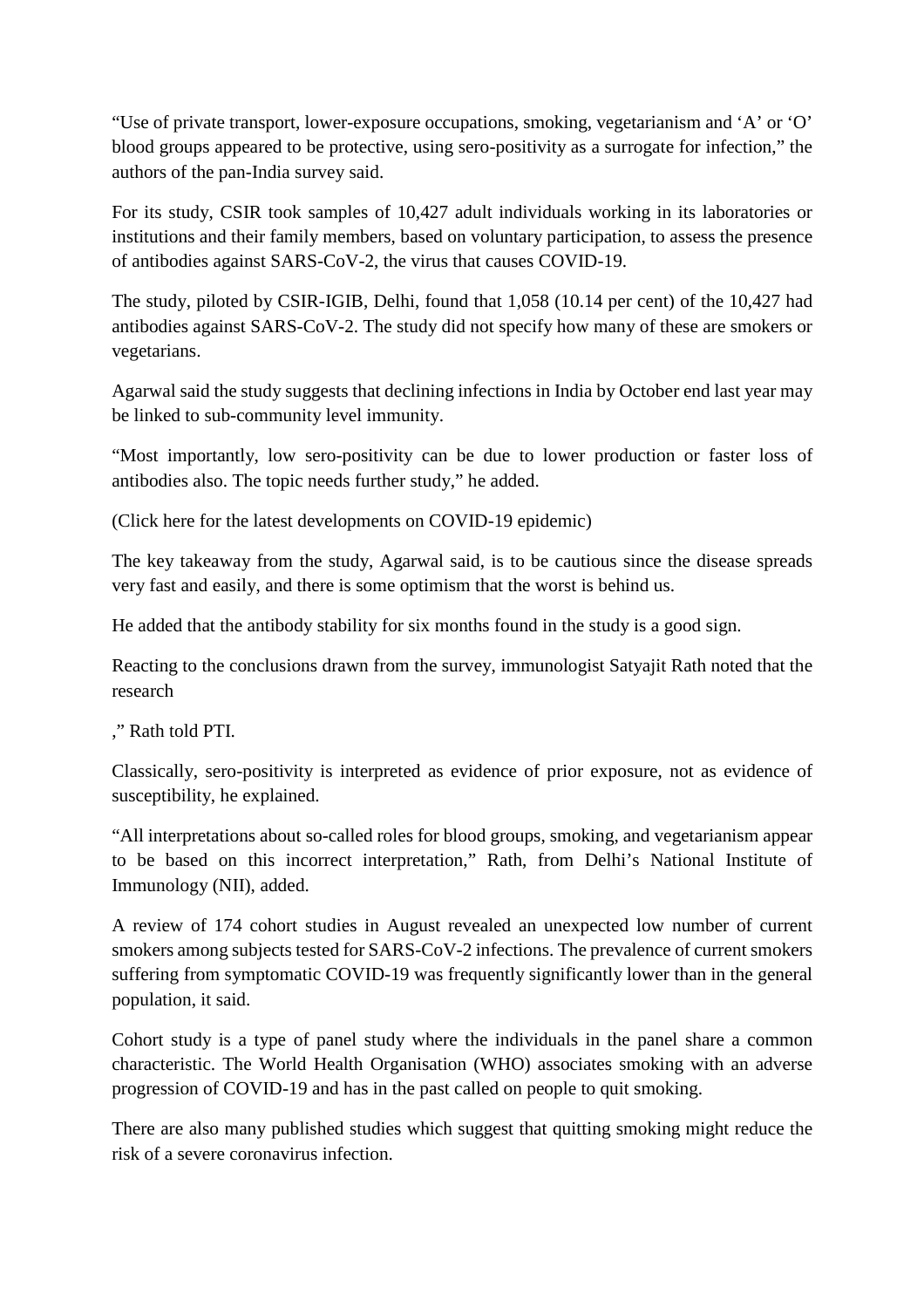According to a study published in the journal Developmental Cell in May, cigarette smoke spurs the lungs to make more of the receptor protein which the novel coronavirus uses to enter human cells.

The findings may explain why smokers appear to be particularly vulnerable to severe COVID-19, the researchers of the study said.

Another study published in the journal Cell Stem Cell in November, pointed out that smoking cigarettes causes more severe infection by the novel coronavirus in the airways of the lungs.

"In the absence of specifically designed studies, any hypothesis on the effect of smoking/nicotine uptake on symptomatic COVID-19 remains speculative," according to an editorial published in the journal 'Tobacco Induced Diseases'.

While there isn't much scientific literature on the effect of vegetarian diet on chances of getting ill with COVID-19, the CSIR study does suggest that vegetarianism is associated with less COVID-19 sero-ositivity.

K Srinath Reddy, president of the Public Health Foundation of India, told PTI in an earlier interview that there is no proof at the moment that vegetarians are protected against COVID-19.

However, he said people who take a lot of fruits and vegetables as part of their natural diet have better innate immunity, and might be able to fight the infection much better.

According to immunologist Vineeta Bal, while the CSIR study provides useful data, there are some limitations to it.

Science Education and Research, told PTI.

"Samples are also primarily city based. Male-female ratios don't reflect the population distribution. These concerns are important from a public health perspective as recommendations for issuing guidelines about food, smoking etc. should have a more sound and wider basis," she said.

She also noted that the CSIR study is an observational one and such studies can only highlight associations.

"More focused studies will be needed to strengthen or refute observations reported in this study. In any case, I think it is premature to derive public guidelines out of this study for people to make an informed choice," Bal said. PTI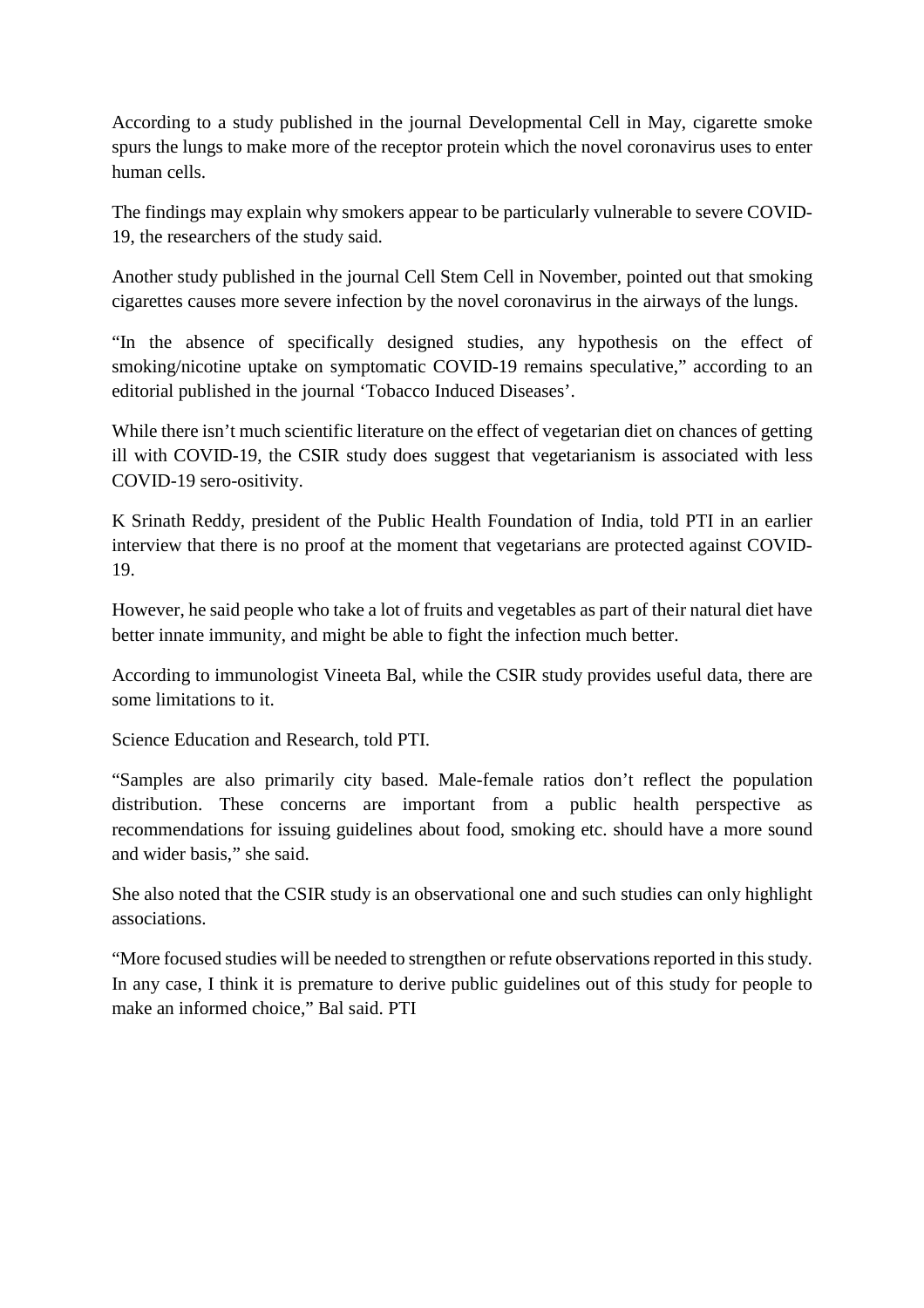#### **Active cases: Govt**

#### **Number of people vaccinated against COVID-19 more than double number of active cases: Govt (The Tribune: 20210120)**

https://www.tribuneindia.com/news/health/number-of-people-vaccinated-against-covid-19 more-than-double-number-of-active-cases-govt-200647

In 24 hours, 2,23,669 people were vaccinated for COVID-19 across 3,930 sessions

Number of people vaccinated against COVID-19 more than double number of active cases: Govt

In 24 hours, 2,23,669 people were vaccinated for COVID-19 across 3,930 sessions

A total of 4,54,049 beneficiaries have so far been vaccinated against COVID-19 in the country which is more than double the number of coronavirus active cases, the Union Health Ministry said on Tuesday.

In 24 hours, 2,23,669 people were vaccinated for COVID-19 across 3,930 sessions taking the cumulative total of people vaccinated to 4,54,049 (across 7,860 sessions conducted so far) in the country, the ministry said.

India's total COVID-19 active caseload has dropped to 2 lakh (2,00,528) as on date which consists of just 1.90 per cent of the total cases, while the daily new cases have touched a new low on Tuesday with 10,064 daily new infections being added to the national tally after seven months. The daily new cases were 10,956 on June 12, 2020, the ministry said.

"The fall in the number of daily new cases is accompanied by a fast-rising number of people getting vaccinated against COVID-19 across all states and UTs," it said.

"The total number of people vaccinated is more than double the number of active cases," the ministry highlighted.

The COVID-19 positivity rate has also seen a deep dip with the increase in the number of the testing infrastructure.

India's weekly positivity rate is 1.97 per cent, the ministry said underlining 22 states and UTs have a weekly positivity rate less than the national average.

Thirteen states and UTs have weekly positivity rate more than the national average, it stated.

The country has recorded less than 140 fatalities (137 fatalities) in 24 hours after approximately 8 months, it said.

The total number of recoveries has touched 1,02,28,753, while the number of active cases in the country stands at 2,08,012.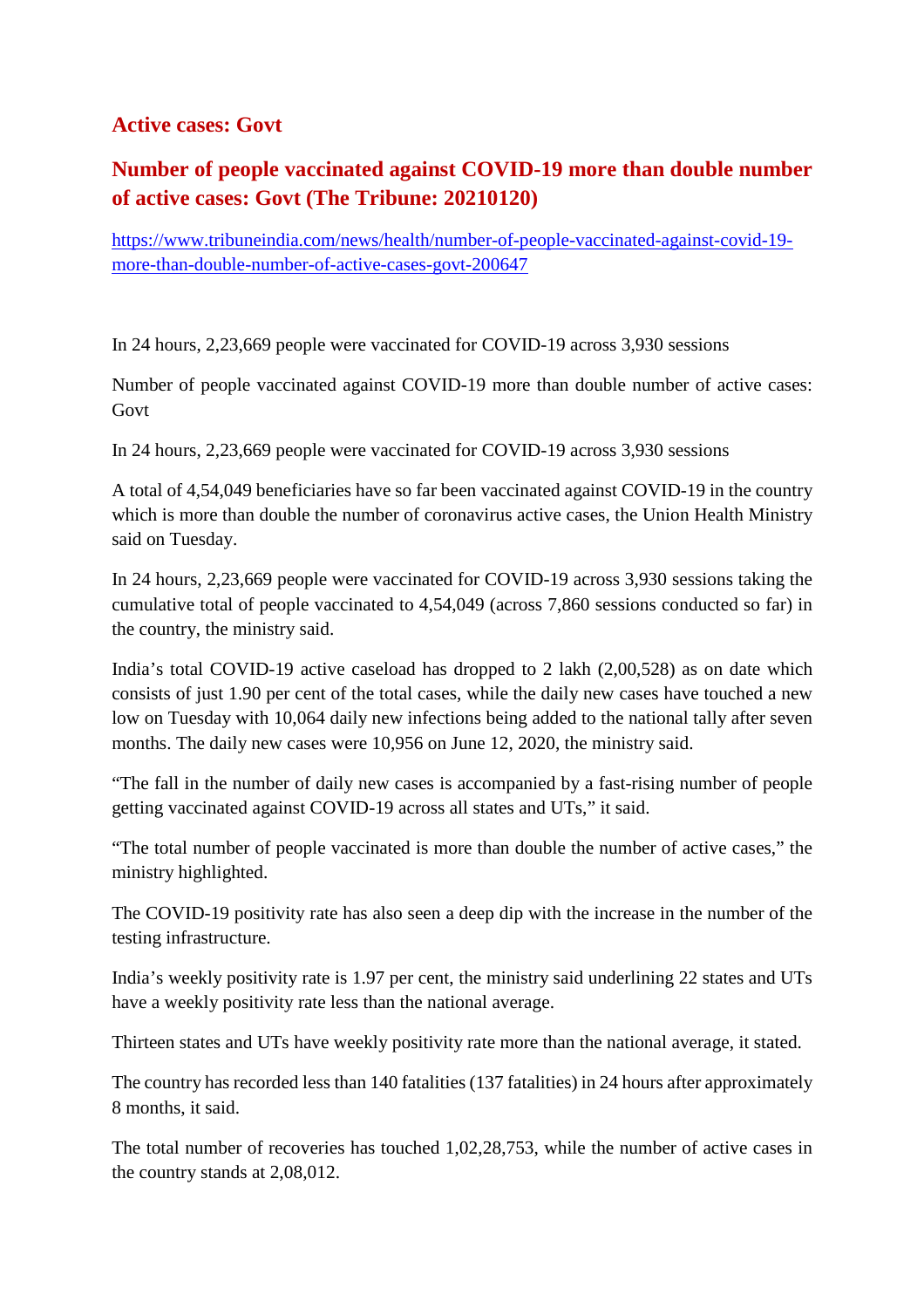A total of 17,411 recoveries have been registered in a span of 24 hours in the country.

The ministry said that 80.41 per cent of the new recovered cases are observed from ten states and UTs.

Kerala has reported the highest number of recoveries with 3,921 newly recovered cases in a single day. A total of 3,854 people have been recovered in Maharashtra in the past 24 hours followed by 1,301 in Chhattisgarh.

Over 71 per cent of the new cases are from six states and UTs.

Kerala continues to report the highest number of daily new cases at 3,346. It is followed by Maharashtra and Tamil Nadu with 1,924 and 551 new cases, respectively.

Eight states and UTs have reported 72.99 per cent of the total fatalities happened in 24 hours.

Maharashtra has reported 35 deaths. Kerala also saw a fatality count of 17 while West Bengal reported 10 new deaths.— PTI

#### **A new COVID-19 challenge**

#### **A new COVID-19 challenge: Mutations rise along with cases (The Tribune: 20210120)**

https://www.tribuneindia.com/news/health/a-new-covid-19-challenge-mutations-rise-alongwith-cases-200607

The race against the virus that causes COVID-19 has taken a new turn: Mutations are rapidly popping up, and the longer it takes to vaccinate people, the more likely it is that a variant that can elude current tests, treatments and vaccines could emerge.

The coronavirus is becoming more genetically diverse, and health officials say the high rate of new cases is the main reason. Each new infection gives the virus a chance to mutate as it makes copies of itself, threatening to undo the progress made so far to control the pandemic.

On Friday, the World Health Organisation urged more effort to detect new variants. The US Centres for Disease Control and Prevention said a new version first identified in the United Kingdom may become dominant in the US by March. Although it doesn't cause more severe illness, it will lead to more hospitalisations and deaths just because it spreads much more easily, said the CDC, warning of "a new phase of exponential growth".

"We're taking it really very seriously," Dr Anthony Fauci, the US government's top infectious disease expert, said Sunday on NBC's "Meet the Press."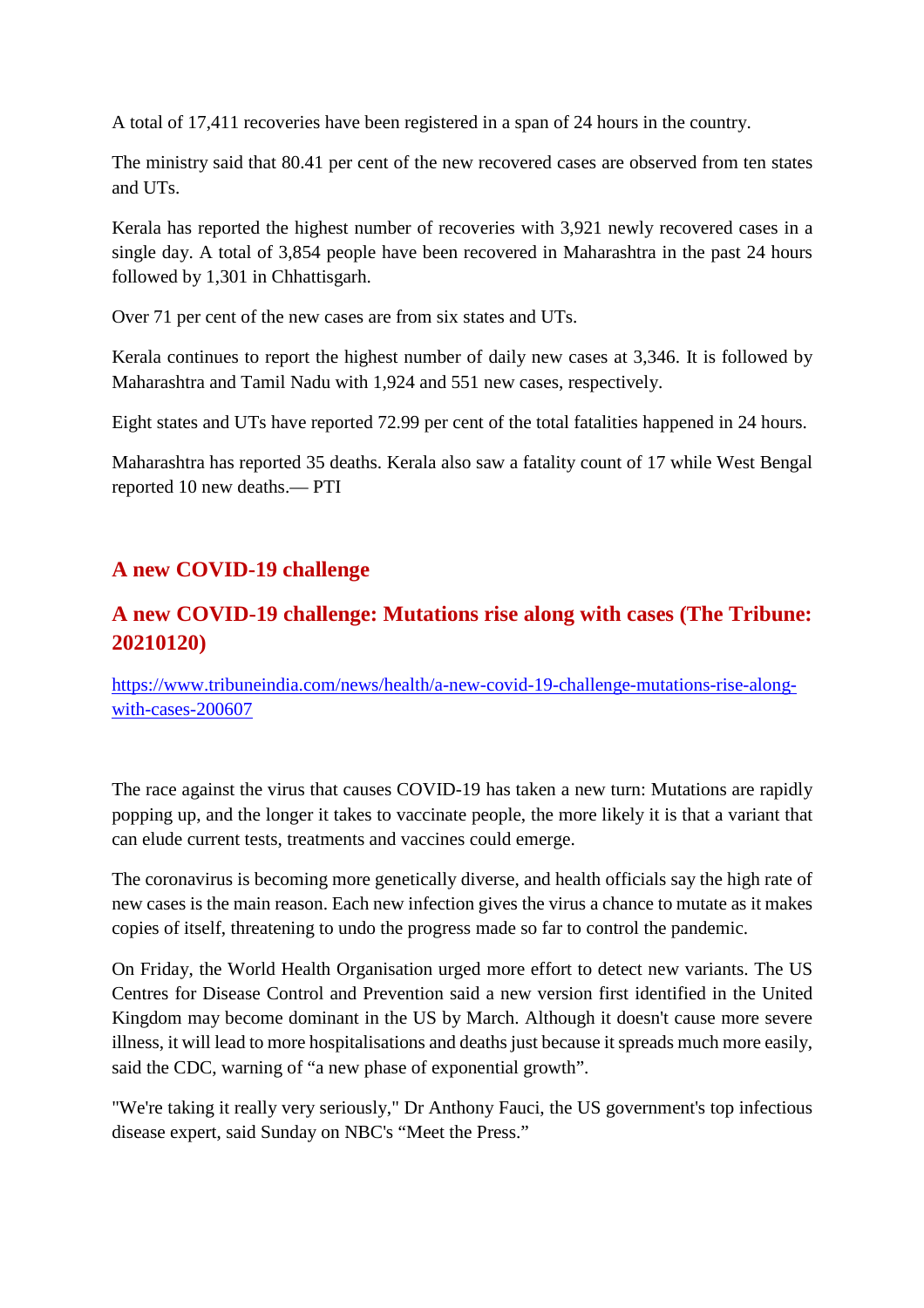"We need to do everything we can now...to get transmission as low as we possibly can," said Harvard University's Dr Michael Mina. "The best way to prevent mutant strains from emerging is to slow transmission."

So far, vaccines seem to remain effective, but there are signs that some of the new mutations may undermine tests for the virus and reduce the effectiveness of antibody drugs as treatments.

"We're in a race against time" because the virus "may stumble upon a mutation" that makes it more dangerous, said Dr Pardis Sabeti, an evolutionary biologist at the Broad Institute of MIT and Harvard.

Younger people may be less willing to wear masks, shun crowds and take other steps to avoid infection because the current strain doesn't seem to make them very sick, but "in one mutational change, it might," she warned. Sabeti documented a change in the Ebola virus during the 2014 outbreak that made it much worse.

It's normal for viruses to acquire small changes or mutations in their genetic alphabet as they reproduce. Ones that help the virus flourish give it a competitive advantage and thus crowd out other versions.

In March, just a couple months after the coronavirus was discovered in China, a mutation called D614G emerged that made it more likely to spread. It soon became the dominant version in the world.

Now, after months of relative calm, "we've started to see some striking evolution" of the virus, biologist Trevor Bedford of the Fred Hutchinson Cancer Research Centre in Seattle wrote on Twitter last week.

"The fact that we've observed three variants of concern emerge since September suggests that there are likely more to come." One was first identified in the United Kingdom and quickly became dominant in parts of England. It has now been reported in at least 30 countries, including the United States.

Soon afterward, South Africa and Brazil reported new variants, and the main mutation in the version identified in Britain turned up on a different version "that's been circulating in Ohio...at least as far back as September," said Dr Dan Jones, a molecular pathologist at Ohio State University who announced that finding last week.

"The important finding here is that this is unlikely to be travel-related" and instead may reflect the virus acquiring similar mutations independently as more infections occur, Jones said.

That also suggests that travel restrictions might be ineffective, Mina said.

Because the United States has so many cases, "we can breed our own variants that are just as bad or worse" as those in other countries, he said.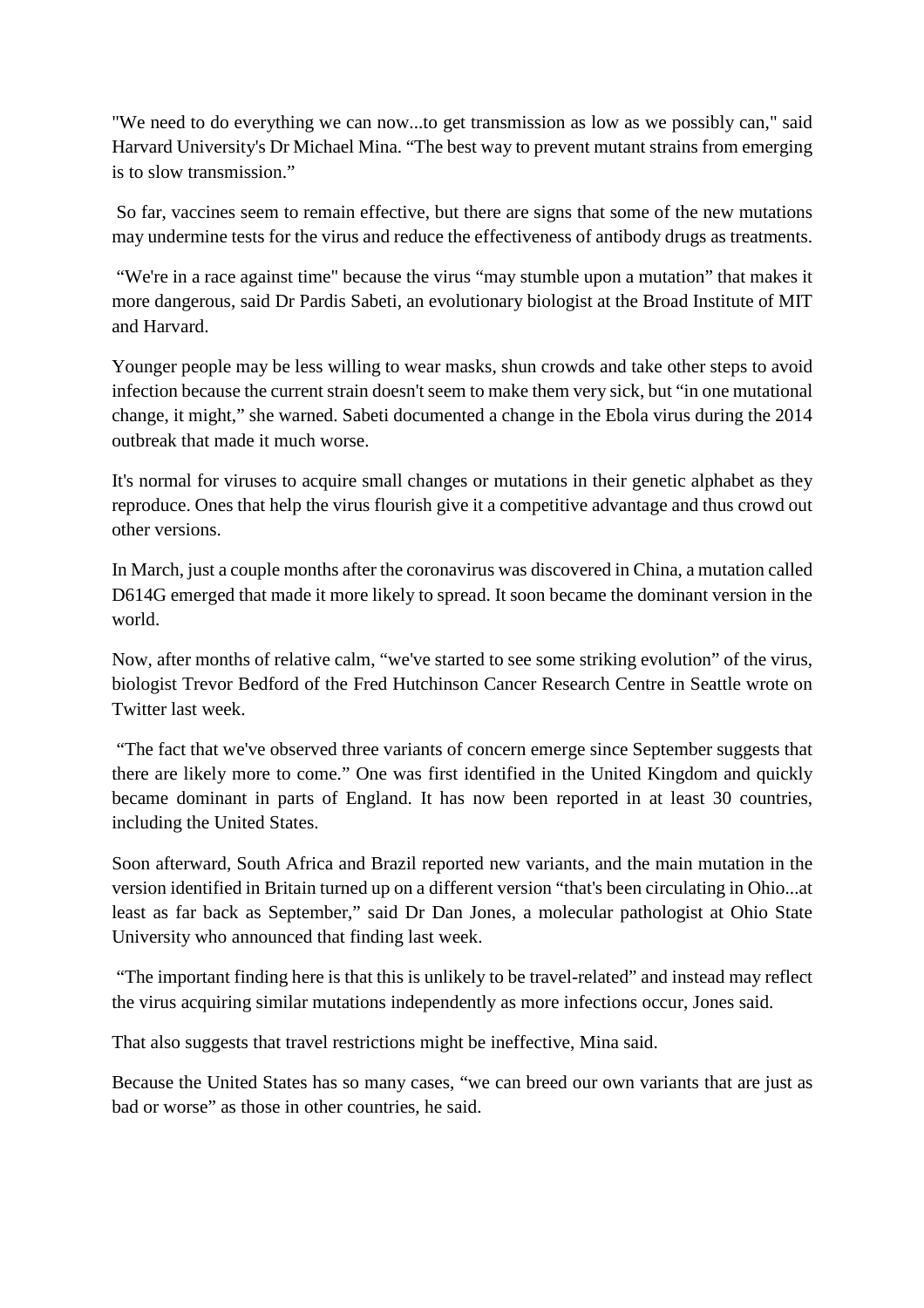Some lab tests suggest the variants identified in South Africa and Brazil may be less susceptible to antibody drugs or convalescent plasma, antibody-rich blood from COVID-19 survivors both of which help people fight off the virus.

Government scientists are "actively looking" into that possibility, Dr Janet Woodcock of the US Food and Drug Administration told reporters on Thursday. The government is encouraging development of multi-antibody treatments rather than single-antibody drugs to have more ways to target the virus in case one proves ineffective, she said.

Current vaccines induce broad enough immune responses that they should remain effective, many scientists say. Enough genetic change eventually may require tweaking the vaccine formula, but "it's probably going to be on the order of years if we use the vaccine well rather than months," Dr Andrew Pavia of the University of Utah said Thursday on a webcast hosted by the Infectious Diseases Society of America.

Health officials also worry that if the virus changes enough, people might get COVID-19 a second time. Reinfection currently is rare, but Brazil already confirmed a case in someone with a new variant who had been sickened with a previous version several months earlier.

"We're seeing a lot of variants, viral diversity, because there's a lot of virus out there," and reducing new infections is the best way to curb it, said Dr Adam Lauring, an infectious diseases expert at the University of Michigan in Ann Arbor.

Loyce Pace, who heads the nonprofit Global Health Council and is a member of Presidentelect Joe Biden's COVID-19 advisory board, said the same precautions scientists have been advising all along "still work and they still matter". AP

#### **Vaccination lagging,**

#### **Vaccination lagging, govt appeals against hesitancy (Hindustan Times: 20210120)**

https://epaper.hindustantimes.com/Home/ArticleView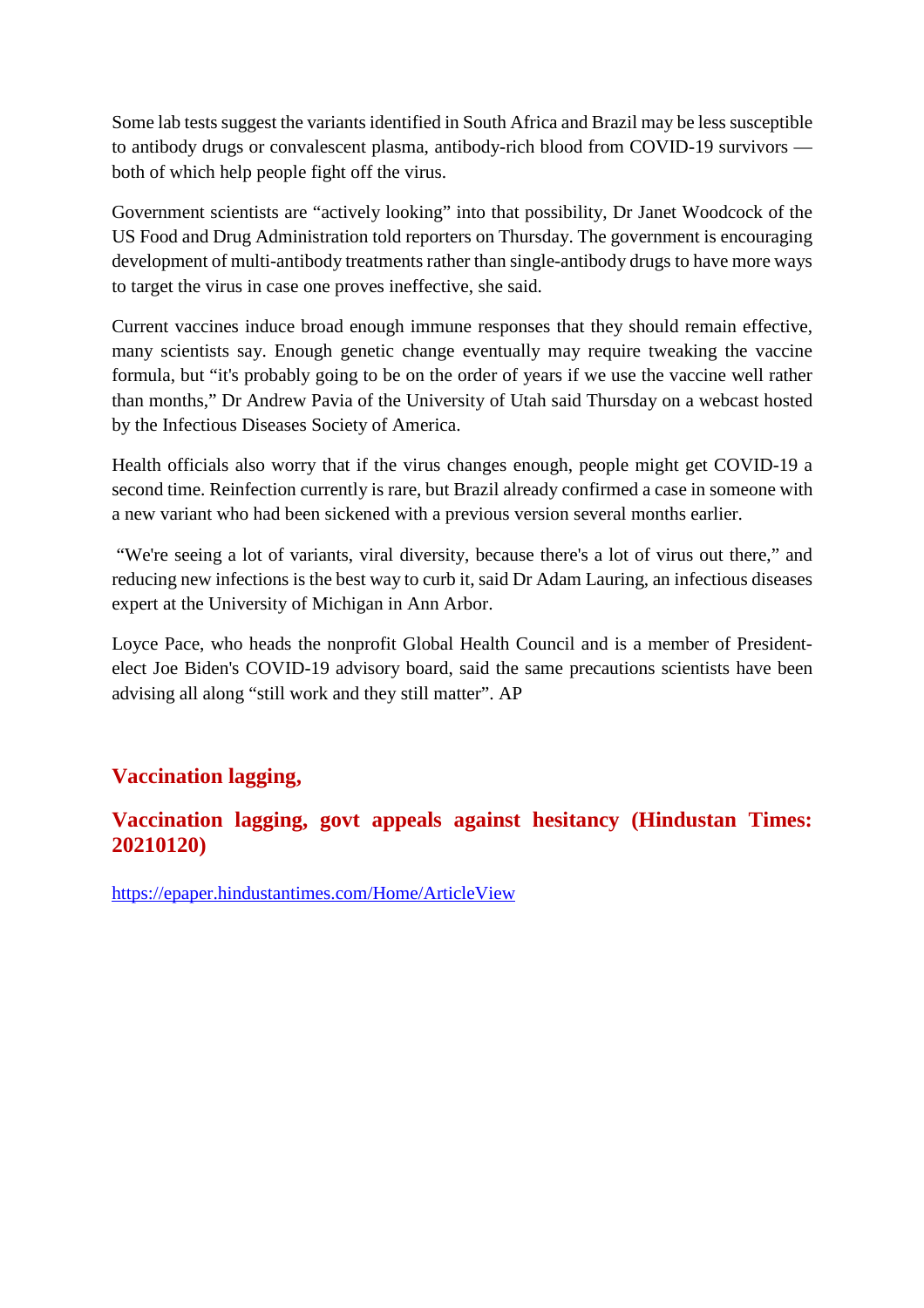

#### There are at least three states where fewer than 40% of people turned up for coronavirus vaccination, top government officials said on Tuesday, calling hesitancy among doctors and nurses "upsetting" and issuing fervent appeals for them to come forward.

The remarks were made at the government's weekly briefing on Covid-19, which was opened by Union health secretary Rajesh Bhushan, who said three regions – Tamil Nadu, Puducherry and Punjab – vaccinated fewer than 40% of their targets. Figures released later showed till Tuesday, 631,417 people have been inoculated in 11,660 sessions – translating to a coverage rate of 54 people per session, nearly half of the 100 identified as an appropriate threshold.

Officials who asked not to be named said the situation is now so serious that in All India Institute of Medical Sciences (AIIMS), where the health minister and a bevy of top officials launched the mammoth vaccination drive on Saturday, did 55 vaccinations on Tuesday, a day after doing only 8.

Staff in other hospitals across Delhi now fear that vials of vaccine may go to waste if they don't have 10 people to administer doses to within four hours of opening a vial.

"If doctors and nurses are declining to take vaccines, it is upsetting. The government appeals to you – please come don't be reluctant. Because we don't know how the pandemic will shape up in the coming days," said VK Paul, Niti Aayog member (health).

Paul and Bhushan said that three days of vaccinations have shown that adverse reactions were lower than what has been seen globally, and the adverse effect following immunisation (AEFI) monitoring mechanism was robust enough to catch any problems. Bhushan said the number of mild AEFIs – reactions such as pain, nausea, mild fever – were reported in 0.18% of people vaccinated till Monday night. Severe AEFIs, which required hospitalisations, accounted for 0.002% of the immunisations. "Look at the data, look at the AEFI surveillance system we have put in place. This system has been built over two-and-a-half decades. We should have faith on such a system. If something serious comes up, we will respond to it. But if there isn't, why are we afraid? Vaccine hesitancy among health workers should end," Paul said.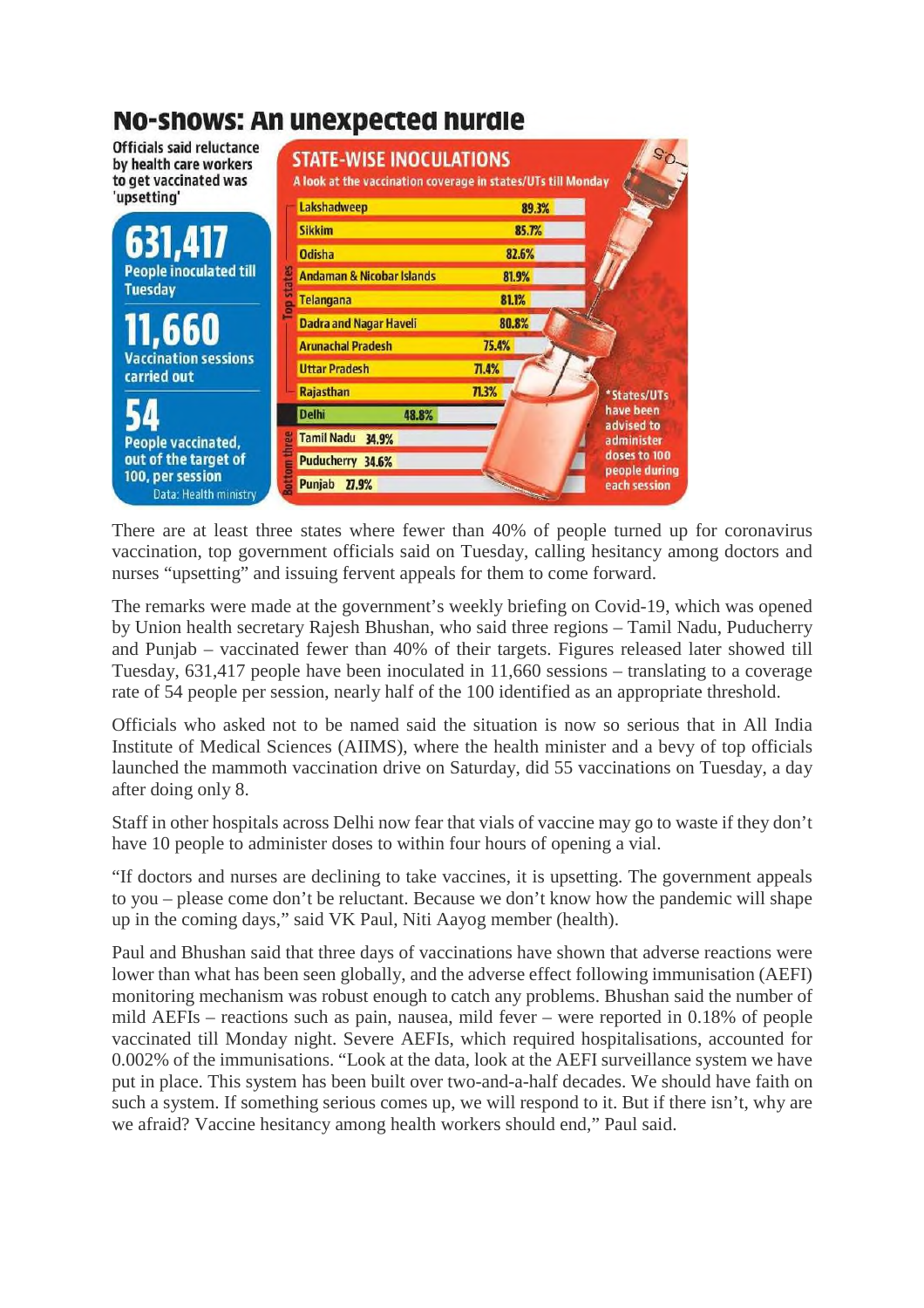Paul added that by India's capacity and speed, health care workers in the country can be vaccinated "in a matter of not even months, but days", and this, he said, could allow all health care services to be opened up.

"We are very fortunate that we are able to begin vaccinations when our pandemic is under control. In this period, the most we can vaccinate, we must. We will reach vaccine-induced herd immunity soon," he said.

His appeal was reiterated by Indian Council of Medical Research (ICMR) director Balram Bhargava. "As we approach half a million vaccinations, it's very clear both vaccines are very safe. There are three things we must remember about Covid vaccines: they do not cause Covid-19, they prevent Covid-19 infections, and they prevent Covid-19 deaths. The time to take a vaccine is now, when we can break the chain of transmission."

Tuesday's 54% vaccination rate was only marginally better than the 50% seen till Monday. According to preliminary figures released by the Union health ministry late in the evening, there were 3,800 sessions across the country throughout the day and roughly 180,000 vaccinations were done. AIIMS director Randeep Guleria told HT in an interview on Monday that some of the hesitancy has been fuelled by misconceptions about vaccines in general and due to misplaced concerns about safety of the two vaccines being used in India in particular. The problem is exacerbated by the fact that one of the vaccines, Covaxin made by Bharat Biotech, is yet to draw any significant clues from Phase 3 trials.

The other factor hampering the colossal exercise has been glitches in the digital tool to identify and track recipients. The government moved to address problems with the Co-WIN mobile application after complaints from states. The app identifies 100 recipients for a particular session and triggers automatic SMS alerts. But as selected recipients failed to turn up, vaccinators discovered a flaw in the design that would not allow them to call in others instead – this problem was rectified on Tuesday.

"We have made a provision in the app to also accommodate beneficiaries scheduled to take the jab on other dates. Earlier, the software wasn't designed to accept beneficiaries outside the day's list," said Dr RS Sharma, chairman, empowered group on Covid-19 vaccination.

The application is particularly crucial because India has created a matrix of recipients based on their vulnerability to the disease and their likelihood of catching the virus. First among the priority groups are health workers, who will be followed by frontline essential workers like police and cleaning staff, and ultimately people above 50 and those younger but with associated comorbid conditions.

#### **Vaccine Drive (The Asian Age: 20210120)**

http://onlineepaper.asianage.com/articledetailpage.aspx?id=15356556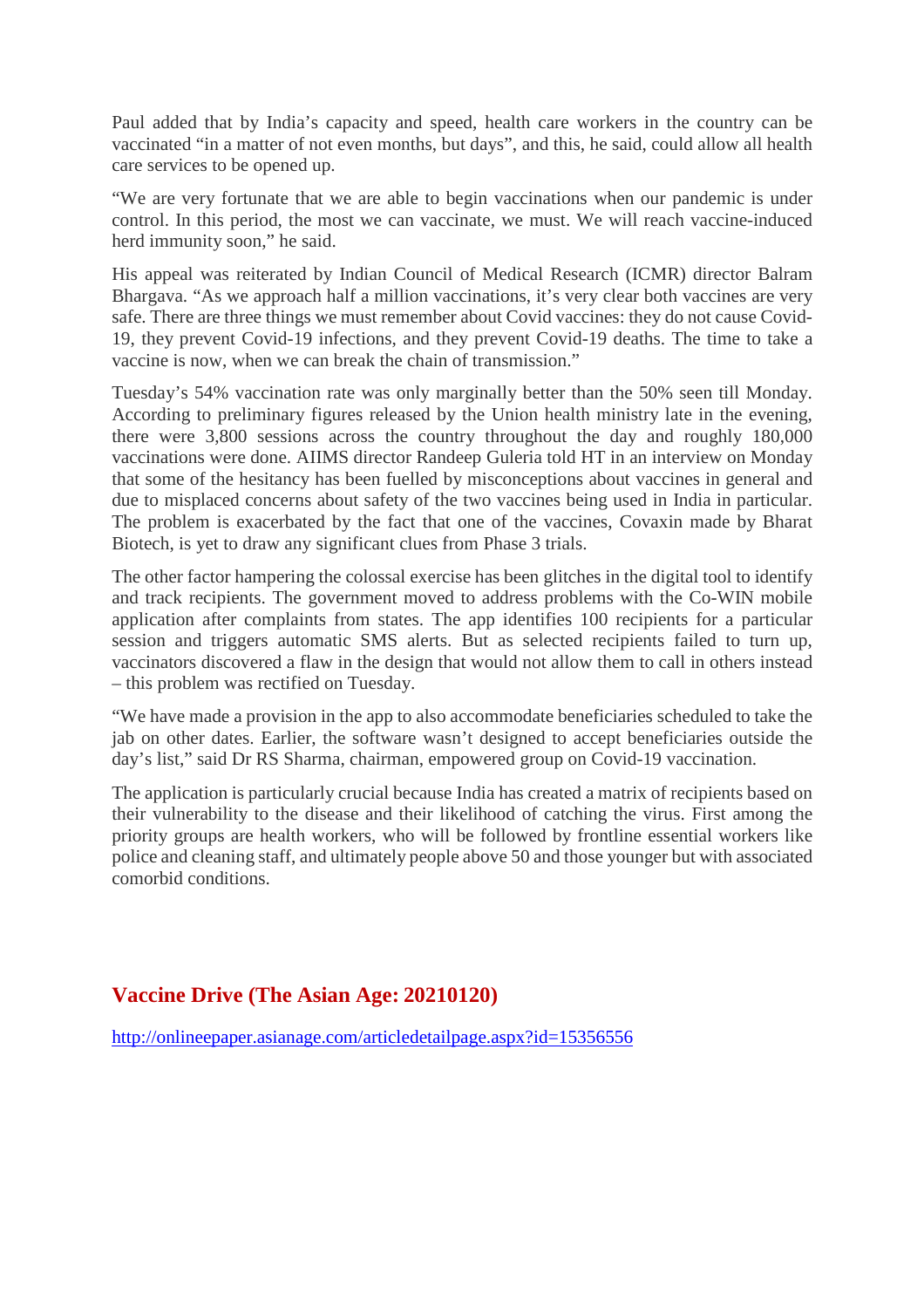## Vaccine drive picks amid concerns

Bharat Biotech explains who shouldn't take the vaccine, K'taka docs say let us choose

#### **VINEETA PANDEY** NEW DELHI, JAN. 19

India's vaccination drive against Covid-19<br>picked up pace on<br>Tuesday with more than 6.31 lakh healthcare and frontline workers getting the jab amidst concerns over the efficacy and adverse effects of the indigenous Covaxin. Though no adverse<br>reactions of the two vac-

#### PAGE<sub>3</sub> India to supply **Covid vaccines to**

6 countries from today, says MEA

cines - Covaxin (Bharat Biotech) and Covishield  $(Serum Institute of  
India) — were reported$ on Tuesday after the<br>cumulative 580 cases of Adverse Effect Following Immunisation<br>(AEFI) in the first three Immunisation days, healthcare workers in several parts of the country continue to show reluctance to take Covaxin. In most places the demand was for Covishield.

However, the Central government on Tuesday said both the vaccines are safe and healthcare workers should drop their hesitancy and

take the shots. Union health ministry offi-<br>cials added that both Covishield and Covaxin have been dispatched to states and Union<br>Territories and it is the local authorities that are deciding which vaccines are to be used where.

The major concern has been with regard to<br>Covaxin, developed by<br> $\blacksquare$  Turn to Page 2

#### Vaccines ((The Asian Age: 20210120)

http://onlineepaper.asianage.com/articledetailpage.aspx?id=15356595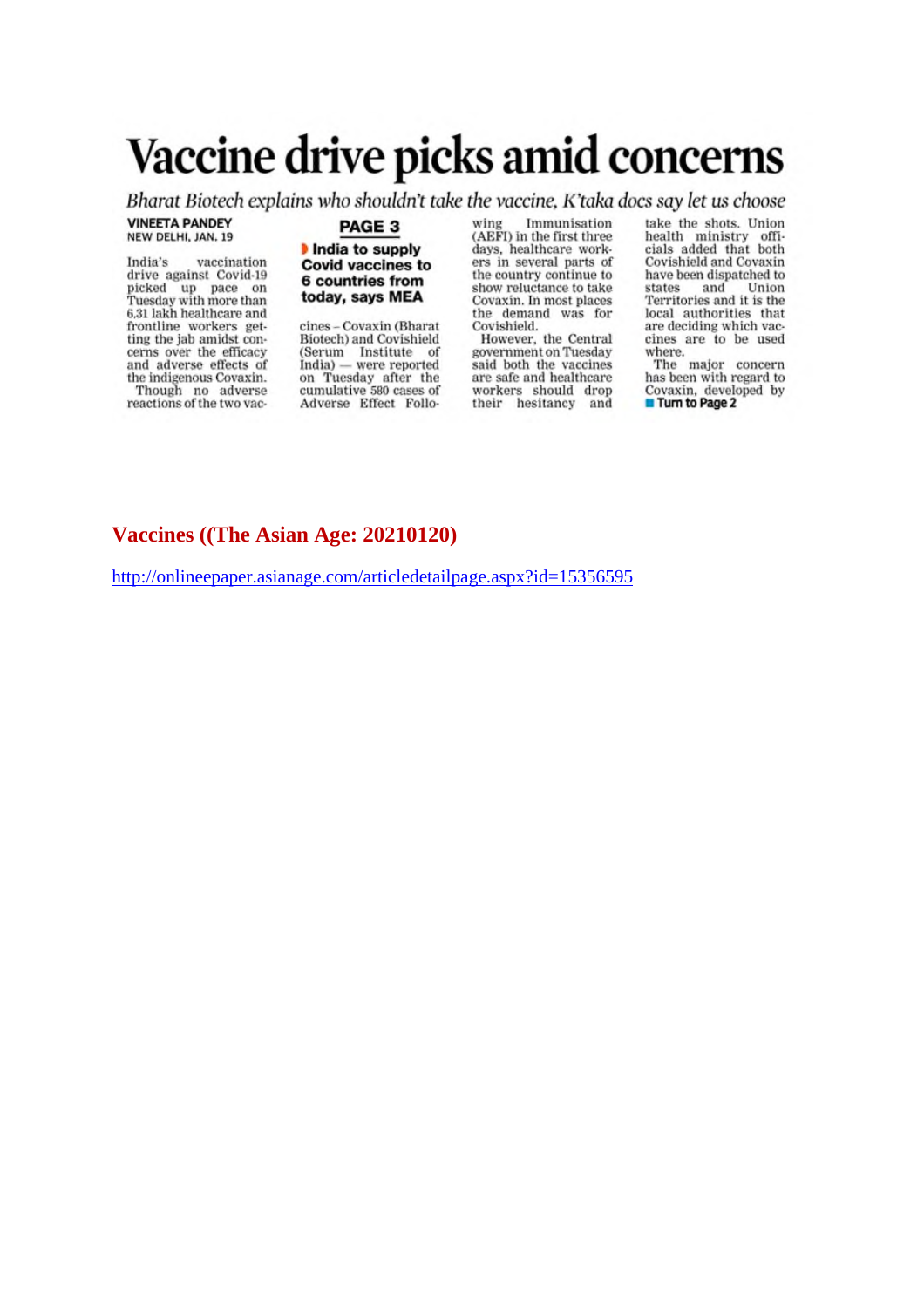# Shivraj's Cabinet meet signals phase out of Covid rules in MP

Restrictions on transfer of employees due to pandemic to be withdrawn

#### **RABINDRA NATH** CHOUDHURY<br>BHOPAL, JAN. 19

For the first time during For the first time during<br>the pandemic period.<br>Chief Minister Shivraj<br>Singh Chouhan on<br>Tuesday held a physical<br>cabinet meeting here signaling that restrictions<br>imposed in Madhya<br>Pradesh in the wake of<br>outbreak of Coronavir

out gradually.<br>Shivraj Singh Chouhan,<br>who assumed office for the fourth time on March 20,<br>ended the trend of holding virtual cabinet meetings by chairing the meeting of<br>his council of ministers in the state secretariat in the<br>morning.<br>The Chief Minister

The Chief Minister<br>announced that the<br>restrictions imposed on<br>transfer of state govern-<br>ment employees due to the<br>pandemic would be with-<br>the routine transfer of<br>employees would continue<br>till April 30.<br>A dozen ministers h

A dozen ministers in A word minister<br>including the Chief<br>Minister had tested posi-<br>tive for Coronavirus. All of them have since recovery used them have since recovered. Till date, the chief minister has been holding cabinet and other official meetings through video conferences in view of the pandemic.<br>Meanwhile, in a sign of

Meanwhile, in a sign of<br>slowing down of the<br>pandemic, the number<br>of fresh Coronavirus posi-<br>tive cases in Madhya<br>Pradesh dipped to 304,<br>the lowest since the out-<br>break of the pandemic,<br>on Monday. The state

on Monday. The state<br>recorded three deaths on<br>Monday. As on Monday. MP has<br>reported a total 2,51,882<br>positive cases and 3,756<br>deaths. Total 2,42,996 coro-<br>navirus patients have so<br>far recovered in the state.<br>Madhya Pradach rar recovered in the state.<br>Madhya Pradesh has<br>also reported vaccination of 9,543 people on<br>January 16, recording 63.2<br>per cent of vaccination of

registered persons on the<br>day.

Similarly, the state has<br>reported vaccination of<br>8,995 people on January 18, recording 59.9 per cent of<br>vaccination of registered persons on the day.



A medic vaccinates a healthworker with Covishield vaccine during a countrywide inoculation drive against Coronavirus, at Raiawadi Municipal Hospital in Mumbai on

## **Maldives, Bhutan to be first recipients** India to supply vaccines to 6 countries from today

#### AGE CORRESPONDENT NEW DELHI, JAN. 19

India on Tuesday<br>announced that it will<br>begin supplies of Indian-<br>manufactured Covid vaccines under grant assistimes under gram assistance to Bhutan, the<br>Maldives, Bangladesh,<br>Nepal, Myanmar and Nepal, M<br>Seychelles<br>Wednesday. from

New Delhi further said<br>that regarding supply of<br>these vaccines to Sri<br>Lanka, Afghanistan and Mauritius, it is awaiting the "confirmation of necessary regulatory clear-<br>ances" from these three countries.<br>So far as vaccine supply

to Bhutan is concerned, it<br>is understood that a consignment containing 1.5 signment containing t.3<br>lakh doses of Covishield<br>vaccines will reach<br>Thimphu on Wednesday.<br>It is also understood that a consignment containing<br>one lakh doses of<br>Covishield vaccines will reach the Maldivian capi-

THE VACCINE consignments from India - under  $a$  grant assistance  $-$  is intended for frontline workers, the elderly and people people with co-<br>morbidities. Subsequent shipments will be on payment

tal Male on Wednesday.<br>Bhutan and the Maldives will therefore be the first<br>two foreign countries to two toreign countries to<br>receive the Covishield<br>vaccines, manufactured by the Serum Institute of<br>India. This is being seen<br>as India's "gift" to these<br>two neighbouring coun-<br>tries, highlighting their<br>close strategic proximi

to India.<br>The Indian government is also conducting train-<br>ing programmes for the<br>administration of the vaccines on Jan 19-20 in all<br>the recipient countries.

Meanwhile, in a state-<br>ment, the MEA said, "The<br>Government of India has received several requests

for the supply of Indian manufactured vaccines<br>from neighbouring and from neignbouring and<br>hey partner countries. In<br>response to these<br>requests, and in keeping<br>with India's stated com-<br>mitment to use India's mitment to use mails vaccine production and<br>delivery capacity to help<br>all of humanity fight the<br>Covid pandemic, supplies<br>under grant assistance to Bhutan,<br>Bangladesh, Maldives. Boutan, Madress, Magneton, Magneton, Magneton, Magneton, Magneton, Magneton, Magneton, Magneton, Magneton, Magneton, Magneton, Magneton, Magneton, Magneton, Magneton, Magneton, Magneton, Magneton, Magneton, Magneton, Magne Nepal,

than 6.31 lakel meaningated<br>and frontline workers get-<br>hlso, fresh cases of<br>covid-19 on Tuesday<br>dropped to 10,064 with 137<br>deaths being reported.

Odisha health staff refusing vaccination to lose free jabs **AKSHAYA KUMAR<br>SAHOO<br>BHUBANESWAR, JAN. 19** 

The Odisha government on Tuesday sent a veiled<br>caution to a section of<br>health workers in the state who were not showing<br>interest to take the Covid-<br>19 vaccines. It said the For vaccines. It said the health workers refusing to<br>take Covid vaccination<br>may lose the chance to get<br>Covid-19 vaccine free of

cost later.<br>
"Many health workers<br>
have informed us in writing that they will not take<br>vaccines as a mark of<br>protest to non-fulfillment of their certain demands.<br>We appeal to them to come we appear to them<br>forward and get them-<br>selves vaccinated so that<br>they would be safe as well<br>as family members. Those<br>who remain absent during who remain absent during<br>the vaccination, will be<br>considered subsequently<br>but those who refuse to<br>take the vaccine may not<br>get the same free of cost<br>later," said state health<br>director Bijay Panigrahy,<br>Panigrahi said that t

many as 32,329 upan<br>workers were immunised<br>in 375 sessions against the in 375 sessions against the<br>government target of<br>31,902. The government<br>achieved a 102 per cent<br>target by vaccinating<br>more health workers on Monday, he added.<br>As many as 192 sessions

As many as 192 sessions<br>were conducted on<br>Tuesday vaccinating<br>16,261 health professionals, he pointed out.<br>als, he pointed out.<br>Similarly, 92 sessions<br>will be held on January 20,

will be held on January 20,<br>436 sessions on January 20,<br>21, 141 sessions on<br>January 22, 178 sessions<br>on January 23 and 279 ses-<br>500 solons on January 23.<br>On Saturday, Covid vac-<br>cines were administered<br>at 161 session sties

of the vaccination initiaof the vaccination<br>tive while the government<br>stalled the inoculation<br>drive on Sunday.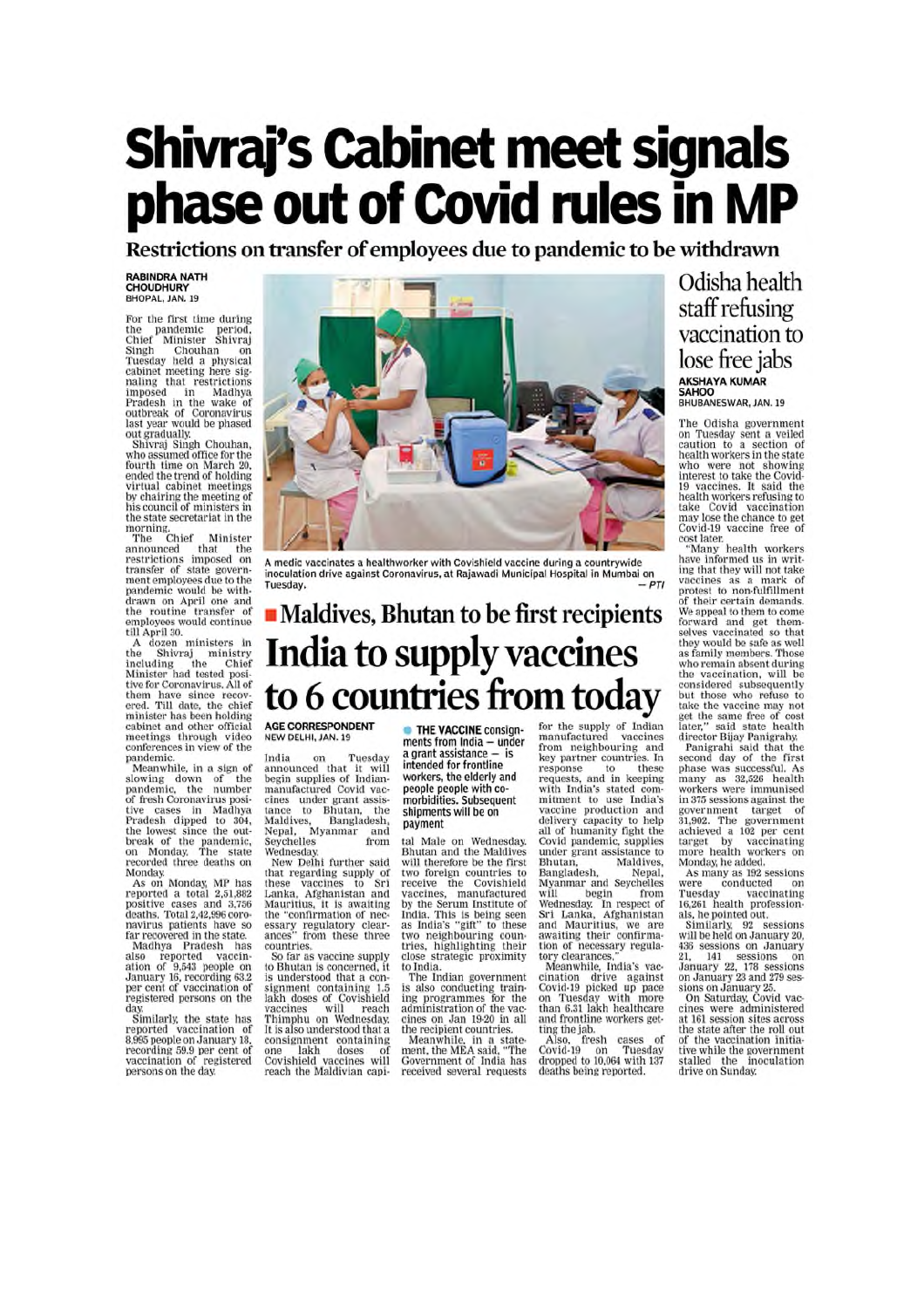#### **India's COVID-19 vaccination drive**

#### **Injecting confidence: On India's COVID-19 vaccination drive ((The Asian Age: 20210120)**

#### https://www.thehindu.com/opinion/editorial/injecting-confidence-the-hindu-editorial-onindias-covid-19-vaccination-drive/article33595220.ece

India must ensure appraisal of the prowess of the vaccines is disseminated widely

India began the largest vaccination drive in its history with over 2 lakh people vaccinated across the country in 3,350 sessions on the first day. Covishield manufactured at the Serum Institute of India was available in all States whereas only 12 States had vaccination sites where Bharat Biotech's Covaxin was administered. In the first tranche of vaccines, there are 11 million doses of Covishield and 5.5 million of Covaxin that will be administered to healthcare workers, sanitation workers and municipal workers in the coming days. The first day of the vaccine programme, inaugurated by Prime Minister Narendra Modi, included ceremonial inoculations across the country. It is significant that India has not lagged behind any other country in ensuring that frontline personnel stand to get vaccinated. It is only a year since the first reports of the novel coronavirus pandemic approaching India surfaced and that just 12 subsequent months of uncertainty, tragedy and upheaval have resulted in promising vaccines with the potential to save many lives and spark hope and optimism in millions. This is a commendable achievement. However, one cannot lose sight of the fact that this is a marathon. The optimism of day one has almost no bearing on the days that lie ahead. India's immediate plan, as has been announced, is to inoculate 3 crore frontline health workers, and later 27 crore of those most vulnerable to the disease by July. A lot is expected to change even before this deadline.

Establishing the efficacy based on final analysis of phase-3 trials and full licensure may take months. Till then, it is rational and scientific on the part of anyone to choose or decline a vaccine on the basis of whether the potential risks outweigh the benefits. Given India's experience with childhood immunisation and administering millions of doses in extremely diverse geographical conditions, there is reasonable confidence that the country has the executive ability to scale up vaccination. The approval of the vaccines earlier this month has seen divisions among scientists and doctors themselves on the sagacity of the government promoting both Covishield and Covaxin as being equivalent to one another. They are not. Covaxin is being administered as part of a clinical trial and its efficacy is not established. All the vaccines on offer in the United States or the United Kingdom have some — insufficient, nonetheless — efficacy data and therefore inspire greater confidence. Rather than dismiss concerns as 'rumour mongering' and 'politically motivated', the government has to work doubly hard to ensure that an honest appraisal of the vaccine's prowess is rapidly disseminated. Those lining up for shots are adults — and a significant fraction of them far more medically literate than the average Indian — and all arms of government must treat them so. It is their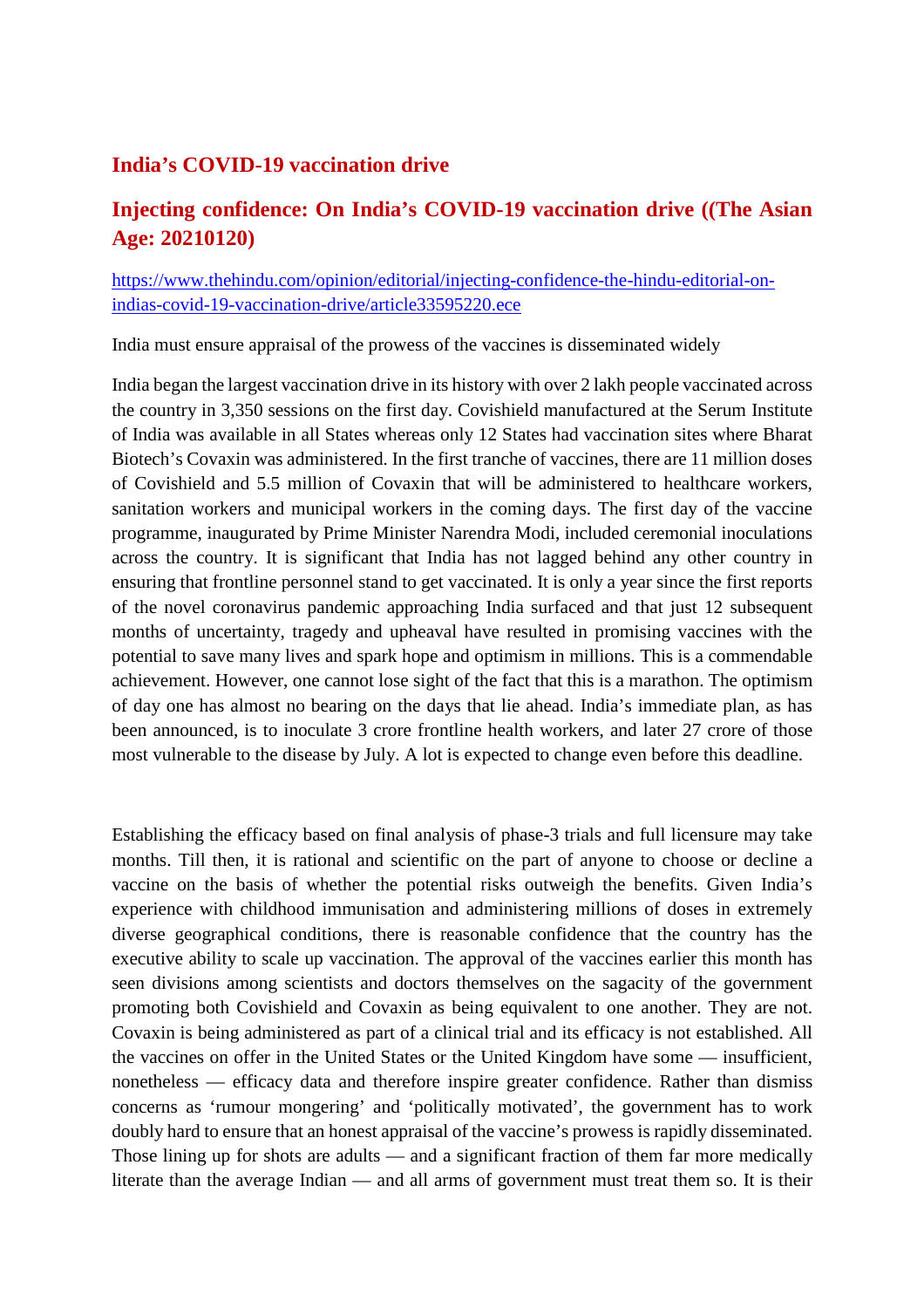experience that will percolate and influence adoption of the vaccines among the larger population.

#### **Breast cancer**

#### **Male sex hormones may help treat breast cancer: Study (New Kerala: 20210120)**

#### https://www.newkerala.com/news/2021/11310.htm

Researchers have found new evidence about the positive role of androgens, commonly thought of as male sex hormones but also found at lower levels in women, in breast cancer treatment.

In normal breast development, estrogen stimulates and androgen inhibits growth at puberty and throughout adult life.

Abnormal estrogen activity is responsible for the majority of breast cancers, but the role of androgen activity in this disease has been controversial.

The new research published in the journal Nature Medicine showed that androgens have potential for treatment of estrogen receptor positive breast cancer.

A cancer is called estrogen receptor positive if it has receptors for estrogen, according to Breastcancer.org.

Using cell-line and patient-derived models, the global team, including researchers at the University of Adelaide and the Garvan Institute of Medical Research in Australia, demonstrated that androgen receptor activation by natural androgen or a new androgenic drug had potent anti-tumour activity in all estrogen receptor positive breast cancers, even those resistant to current standard-of-care treatments.

In contrast, androgen receptor inhibitors had no effect.

"This work has immediate implications for women with metastatic estrogen receptor positive breast cancer, including those resistant to current forms of endocrine therapy," said lead researcher Theresa Hickey, Associate Professor at the University of Adelaide.

"We provide compelling new experimental evidence that androgen receptor stimulating drugs can be more effective than existing (e.g. Tamoxifen) or new (e.g. Palbociclib) standard-of-care treatments and, in the case of the latter, can be combined to enhance growth inhibition," said Wayne Tilley, Director of the Dame Roma Mitchell Cancer Research Laboratories, Adelaide Medical School, University of Adelaide.

Androgens were historically used to treat breast cancer, but knowledge of hormone receptors in breast tissue was rudimentary at the time and the treatment's efficacy misunderstood.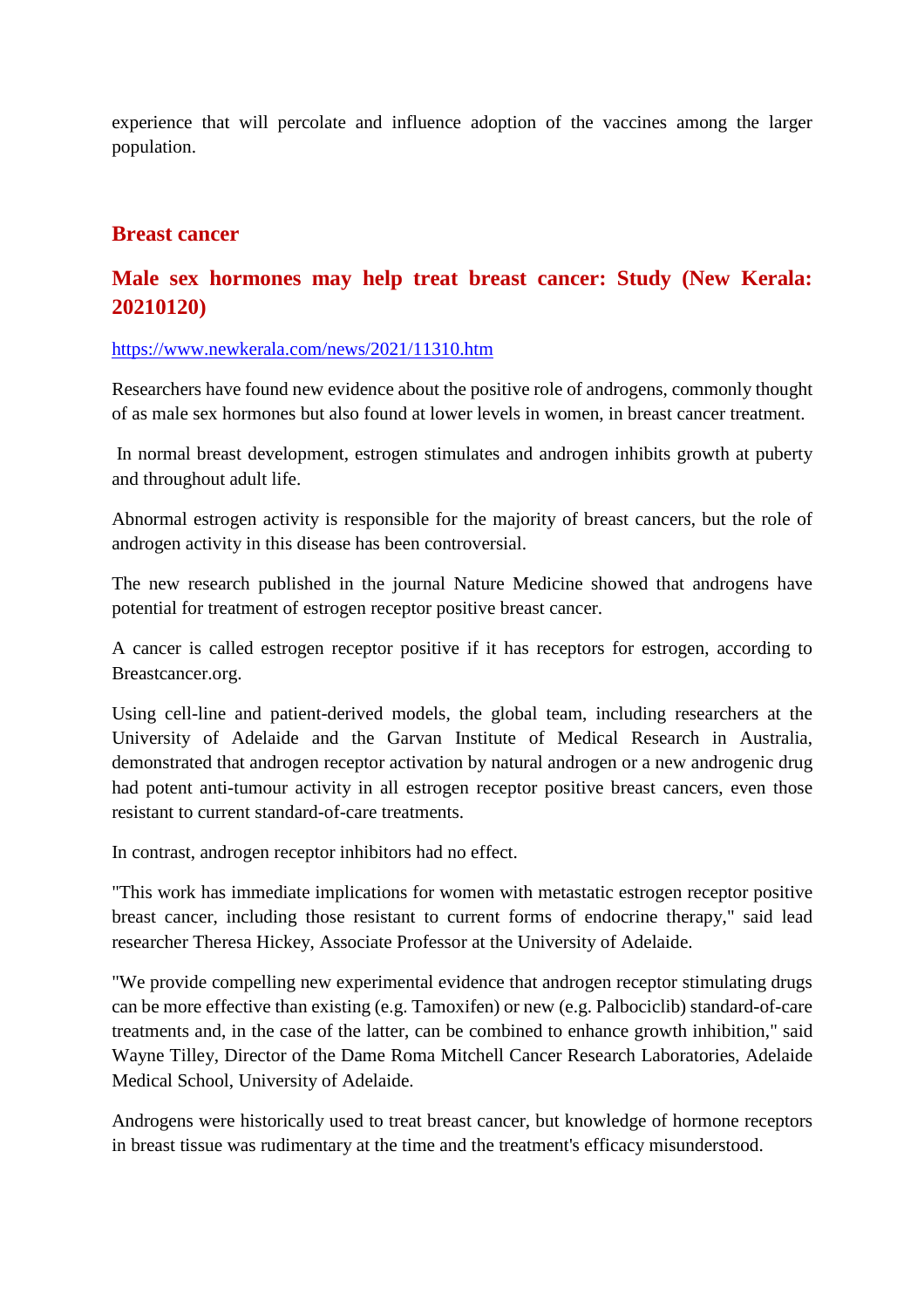Androgen therapy was discontinued due to virilising side effects and the advent of antiestrogenic endocrine therapies.

While endocrine therapy is standard-of-care for estrogen receptor positive breast cancer, resistance to these drugs is the major cause of breast cancer mortality.

"The new insights from this study should clarify the widespread confusion over the role of the androgen receptor in estrogen receptor driven breast cancer," said Elgene Lim, a breast oncologist and Head of the Connie Johnson Breast Cancer Research Lab at the Garvan Institute.

"Given the efficacy of this treatment strategy at multiple stages of disease in our study, we hope to translate these findings into clinical trials as a new class of endocrine therapy for breast cancer."

#### **Colorectal cancer**

#### **Simple, cheap test can help save lives from colorectal cancer (New Kerala: 20210120)**

https://www.newkerala.com/news/2021/11098.htm

Researchers have demonstrated that a simple, cheap test can help identify who is at risk of developing colorectal cancer, aiding early diagnosis and potentially saving lives.

Colorectal cancer has a high mortality rate - each year, 1.8 million cases are diagnosed worldwide, and the disease causes global 900,000 deaths annually.

"Our findings are very exciting -- we show that this simple and inexpensive test performs exceptionally well in this group of patients with low-risk symptoms, to quickly and accurately tell us who is likely to not have colorectal cancer, and who should be referred for investigation," said researcher Sarah Bailey from the University of Exeter.

For the study, published in the British Journal of Cancer, the team examined data from nearly 4,000 patients aged 50 and over.

The study involved all healthcare providers in the South West of England taking a new approach.

Over six months, they provided the faecal immunochemical test (FIT), which costs around 4 pound and can pick up traces of hidden blood in faeces.

The test was given to anyone with low-risk symptoms of colorectal cancer -- that is, symptoms can be caused by bowel cancer but are also very often caused by other things -- such as stomach ache, unexplained weight loss, or anaemia.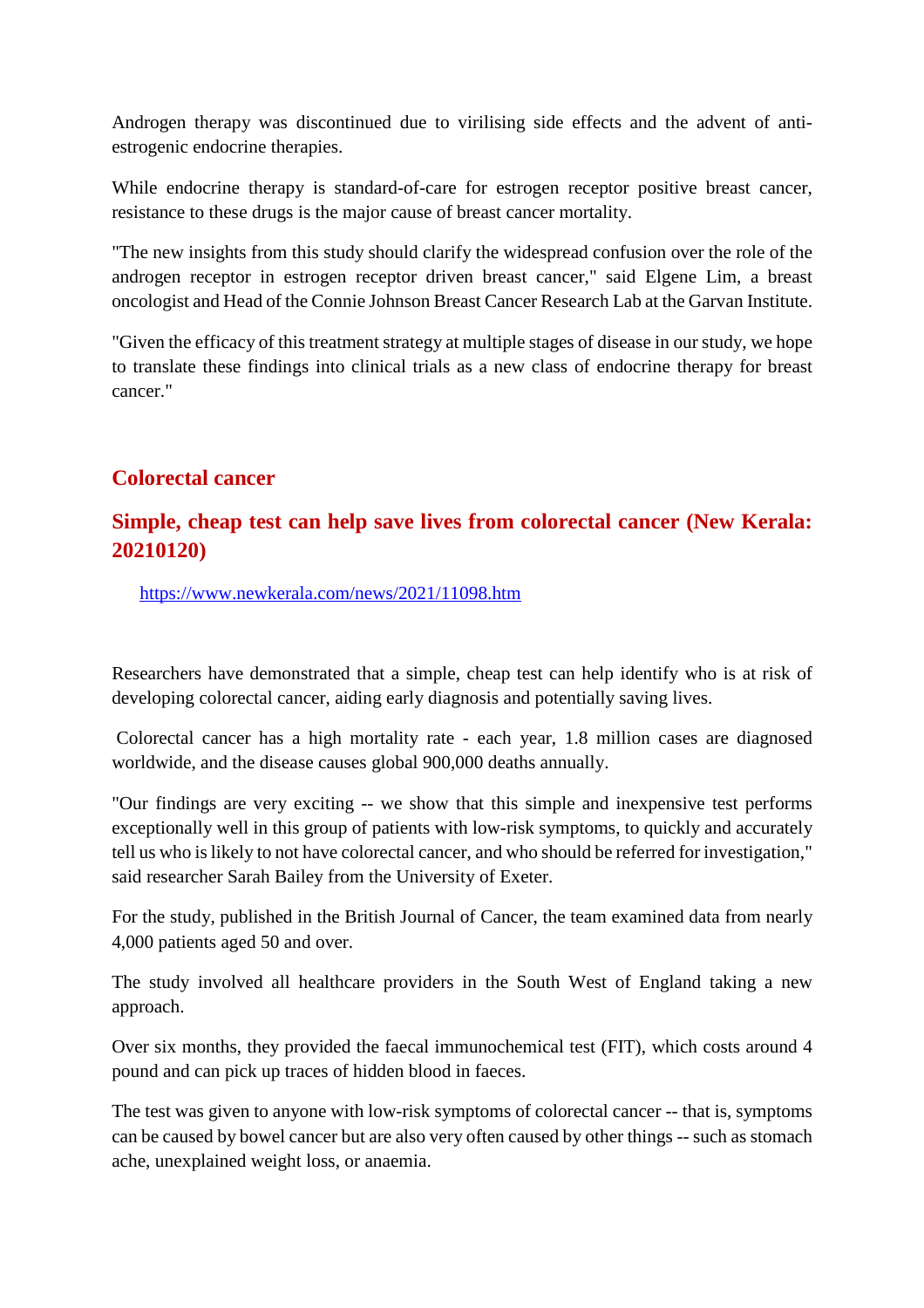Prior to this, there was no easy to do test available for people with low risk symptoms of colorectal cancer.

Of those, 618 tested positive for blood in their faeces, 43 of whom had received a diagnosis of colorectal cancer within 12 months. In the group that tested negative, only eight were diagnosed with colorectal cancer a year later.

#### **Diabetes**

#### **How can you treat diabetes the Ayurvedic Way? (New Kerala: 20210120)**

#### https://www.newkerala.com/news/2021/11057.htm

One of India's leading Ayurvedic medicines developers, Butterfly Ayurveda, recommends people to take care of their sugar levels with Ayurveda, particularly during this pandemic since they are at huge risk of COVID-19.

According to the International Diabetes Federation, the number of people with diabetes in India is expected to rise to 69.9 million from 40.9 million by 2025. The Indian subcontinent is commonly called the diabetic capital of the world. Diabetes is a condition in which body sugar level is high. This could be due to faulty function of an organ near the stomach called the pancreas which produces hormone called insulin which regulates the body sugar, or due to improper utilization of the sugar by the body.

Sedentary lifestyle and unhealthy food habits are some of the important causative factors of the disease. If the disease is not managed properly at the right time it can cause serious complications in the body. It is seen a silent killer. Since this disease grows gradually, at the early stage symptoms are mild and are often ignored by people, therefore, detection of diabetes and managing diabetes becomes utmost important.

Some of the common symptoms of Diabetic patients are frequent urination and thirst, feeling tired and hungry, slow healing of wounds, pain in hands or feet and patches of dark skin. Many a times there are associated problems such as elevated blood pressure, cholesterol, variation in weight etc. Longstanding or chronic diabetes condition can give birth to or aggravate other disease conditions like cardiovascular diseases, kidney problems, eye and skin diseases and more.

As per Ayurveda details, "Prameha" could be related to Diabetes. 'Prameha', which literally translates into 'Pra' - Abundant, 'Meha' - urine or urination. Therefore, the passing of frequent or large amounts of urine is associated with diabetic condition, and this is a precursor for Diabetes Mellitus to set in which could be called as 'Madhumeha' of Ayurveda which means sweet urine or passing of large quantities of sweet urine. This is a state of hyperglycemia i.e. high level of blood sugar which could be due to defective insulin production in the body.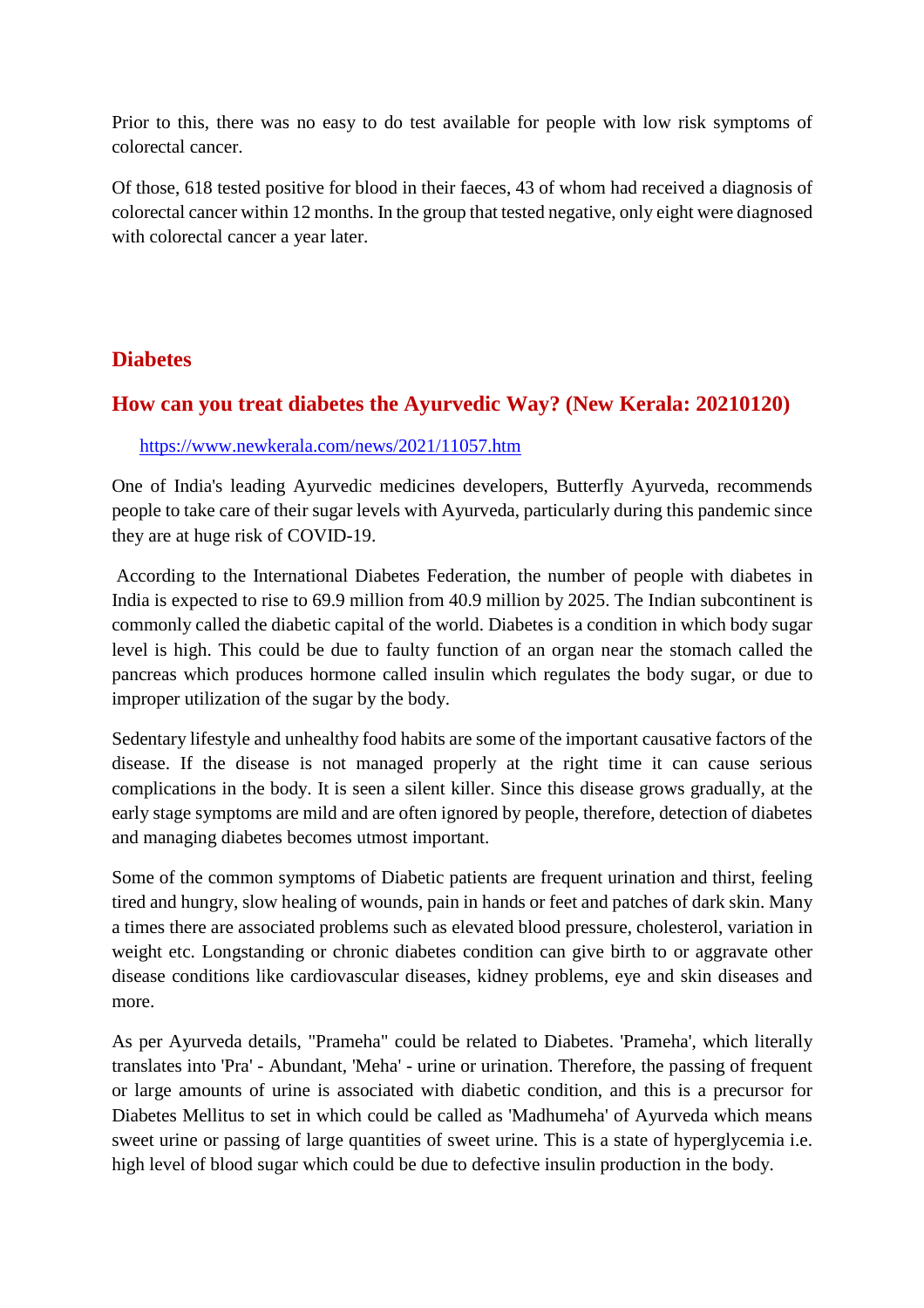The major cause leading to diabetes mellitus as per Ayurveda is aggravated Kapha dosha, which could be due to a sedentary lifestyle and poor eating habits. However, on the basis of predominance and derangement of doshas there are three main types of prameha which is further subdivided in twenty types i.e. ten kaphaj, six pittaj and 4 vataj.

Kaphaj, in which kapha affects lipid metabolism, muscle tissue development and fluids in the urinary bladder. Excessive consumption of fresh pulses, curd, til (sesame), urad or heavy and oily foods or sweet foods along with loss of exercise, oversleep increase kapha and meda (fat) that build up toxins or 'ama' that then pass through the urine and thereby cause prameha.

Pittaj, in which pitta aggravated due to excessive intake of hot, amla (sour), lavana (salty taste), alkaline and pungent foods, irregular diet, excessive exposure to the sun, anger and over exertion also create 'ama' and a sustained condition like this develops into prameha.

Vataj, in which vayu causes prameha. Use of excessive amounts of astringent, pungent, bitter substances in foods, irregular eating habits or eating cold foods, or excessive exercise, emesis and purgation can cause of this type of prameha.

According to Ayurveda, the treatment of prameha is also dependent on the individual's body constitution i.e. prakriti. It is a requirement in today's era to switch over to a healthy lifestyle along with a suitable diet and right treatment for the specific body type. Studies and research have shown that polyherbal formulations tend to have a good effect on all body types.

Butterfly Ayurveda recommends Pancreofly, a polyherbal formulation that has been clinically evaluated and comes in the form of veg capsules. It is meant for diabetics and borderline cases of sugar patients or symptoms of prediabetes. These capsules are uniquely formulated by combining herbal extracts developed scientifically based on Ayurvedic concepts. This ayurvedic medicine for diabetes helps in moderation of blood sugar levels, maintains healthy cholesterol levels and helps in normalizing the kidney and liver functions.

It shows promising results if taken with the allopathic medicine. Further, it is understood that the medicine is also helpful in minimizing the associated complications that come with the disease.

What makes Pancreofly a reliable choice for controlling blood sugar is its well-researched ingredients.

- It is rich in fiber which helps to improve metabolic symptoms associated with Type 2 diabetes and lowers blood sugar levels.

- It is used as a vegetable, and has been traditionally used for medicinal purposes to prevent a sudden spike of blood sugar and it is also helpful in improving glycemic control.

- HARIDRA is the Sanskrit name of HALDI. It is a turmeric plant that has been used as a traditional medicine in India since ages. It balances Kapha dosha, manages and alleviates the diabetic symptoms.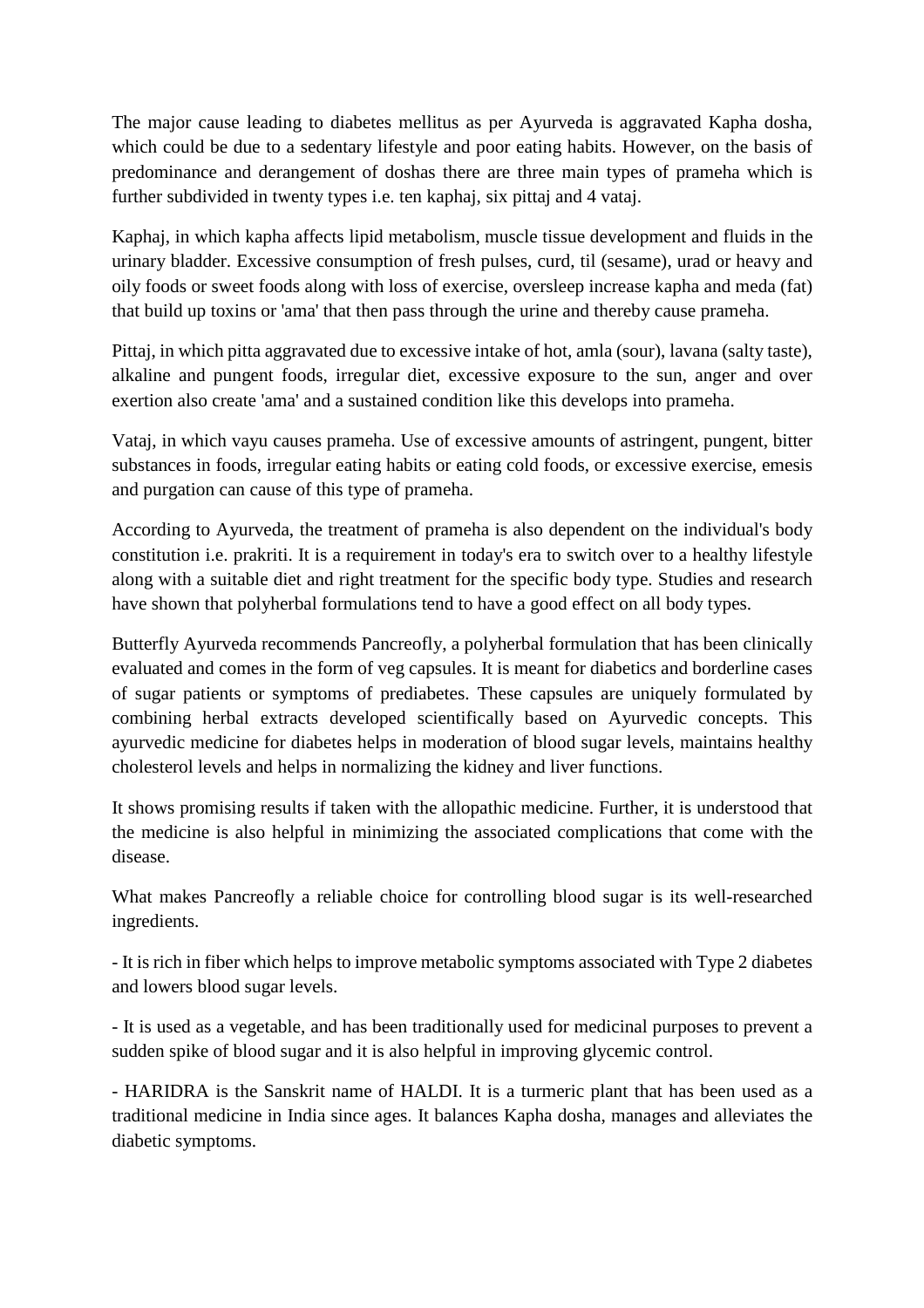- It is a rational combination of three plants items (Pippali, dry ginger and Kali mirch). Piperine is a potent bioavailability enhancer. It has shown prominent protective effects on diabetic liver, kidney, eye and neural system complications. Trikatu acts as a catalyst and increases the bioavailability of the herbs present in the capsule.

- It has anti-diabetic activity which is attributed to the ability of Gymnemic acid that delays the glucose absorption in the blood. It also helps in maintaining cholesterol levels.

- This fruit is used for edible purpose and helps lower the blood glucose probably by insulin secretagogue effect.

- It exerts strong antioxidant effect along with anti-diabetic effect. It has a good potential to regulate glucose homeostasis through decreased gluconeogenesis.

\* PANCREOFLY helps in achieving better control over blood sugar levels by increasing insulin secretion from pancreas and the peripheral utilization of glucose by enhancement of hepatic and uscle glycogen content.

\* PANCREOFLY supports in maintaining healthy triglycerides and cholesterol levels.

\* PANCREOFLY provides a sense of well being and feeling of less tired and fatigue- improves quality of life and restored libido.

\* PANCREOFLY helps in minimizing long-term diabetic complications- peripheral neuropathy, retinopathy and impotency in male.

\* Regular consumption of the recommended dosage will help pre-diabetics in controlling their sugar levels, thus preventing the diabetic condition to a significant extent.

\* Along with Type 2 diabetes, this product proves to be safe and effective for gestational diabetes as well.

\* This supplement is quite effective when paired with the necessary lifestyle changes.

Butterfly Ayurveda has a wide range of ayurvedic products for diabetics or borderline sugar cases. These include

Diabe Choice Cookies are packed with protein, calcium, antioxidants, and vitamin c. These cookies help boost bone health, benefit the nervous system, and pacify Vata and Kapha Doshas. They are made using cardamom, cinnamon, fenugreek, barley flour and coconut palm sugar that has a relatively low glycemic index score as compared to the normal sugar variants that are used in our daily life.

Diabe Infusion is a herbal infusion made by using selected herbs such as Gymnema, Giloy and Vijaysar to support healthy sugar and cholesterol levels. It helps to manage weight and supports liver health. It also has stevia that makes it palatable.

Livofly SF Livofly SF is a sugar-free Ayurvedic syrup that helps treat all liver problems. It is a natural hepatoprotective decoction based syrup, developed and formulated scientifically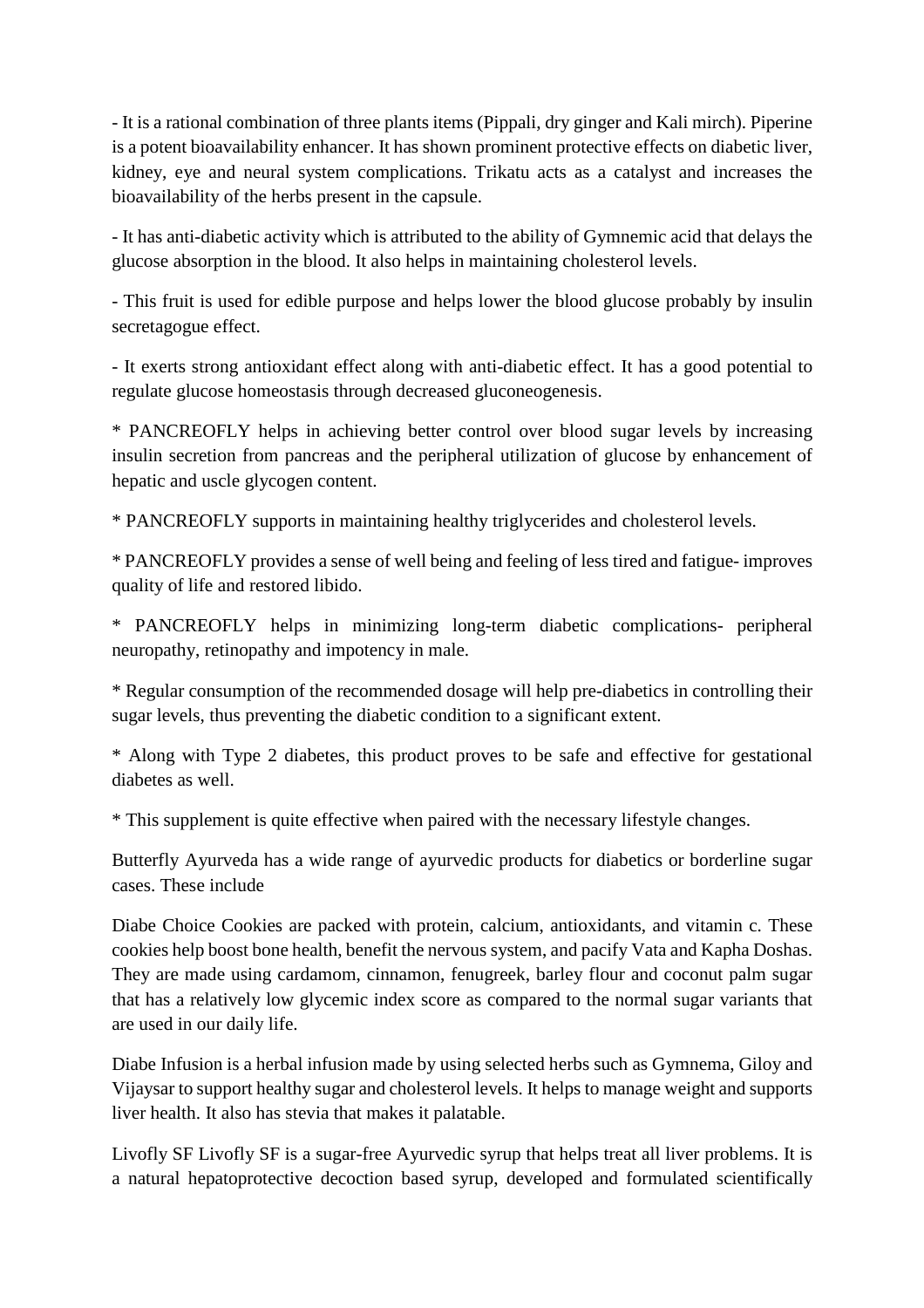using Ayurvedic concepts. It helps improve all body metabolisms, helps relieving hyperacidity and improves digestion.

Butterfly Ayurveda encourages everyone to take to ayurvedic consultation for their health issues, and also to treat diabetes, and its related conditions. Ayurvedic treatment and way of life can help prevent numerous lifestyle-related disorders and improve overall health and life in a drastic way. It is important that along with ayurvedic treatment necessary lifestyle changes are accompanied for effective results. These include having the needful exercise regimen, a healthy diet, proper rest and sleep, which will help to recover fast and also boost overall immunity.

This story is provided by BusinessWire India. ANI will not be responsible in any way for the content of this article.

#### **Natural and ayurvedic tips**

#### **Natural and ayurvedic tips to prevent bird flu (New Kerala: 20210120)**

https://www.newkerala.com/news/2021/11014.htm

Natural and ayurvedic tips to prevent bird flu

Bird flu, also called avian influenza, has come as a double whammy for countries that are already fighting their biggest battle against Covid-19. Again the sign and symptoms are related to the respiratory system only along with fever. Since there is not much clarity about its complications and other issues which patients can face, there is no one way to deal with this situation.

As per the available data and as a general rule of Ayurveda strength of diseases can be reduced by only good immunity. So, the best way to protect yourself from any kind of disease is to boost your immunity and follow a healthy lifestyle which can go beyond opting good eating habits. Daily routine, waking up early morning and sleeping on time are also part of a healthy lifestyle.

With work-from-home in place, people now-a-days tend to work over night resulting in a disturbed sleep cycle. Such lifestyles affect our immunity and various 'doshas' of the body, says Dr. Pooja Kohli.

"So, first of all we all need to follow a healthy lifestyle which includes a healthy meal on time, sound sleep, daily exercise iamp; meditation, offering food for our mind as well as soul," says Kohli who is the Vice President of Ayurveda Growth at NirogStreet.

To keep your immune system in shape and strengthen body's fighting mechanism she suggests these simple yet impactful tips to follow.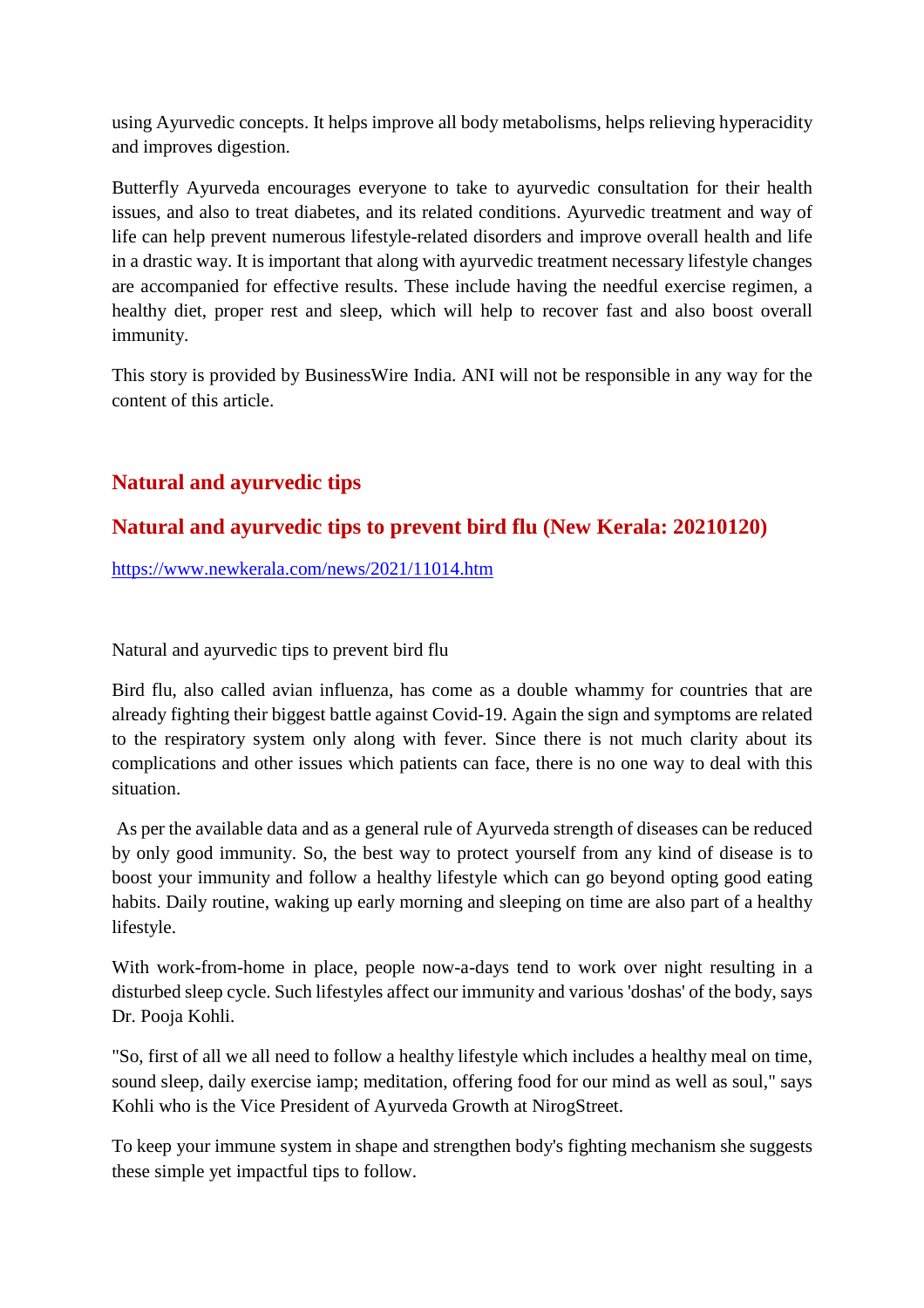Give that extra herbs touch You can add a few herbs like Ginger, garlic, turmeric in your daily diet to avoid bird flu kind of infections. These herbs give strength to the body for fighting back and also protect our body from getting infected.

Nasya to keep your respiratory system in shape Every morning putting two to four drops of Anu tail in each nostril will give strength to the respiratory system, this therapy is known as Nasya. This also helps in flushing out pollutants or foreign bodies from the nasal cavity and prevents them from crossing the nasal pathway.

Remove toxins with oil pulling therapy, gargling and steam inhalation One of the other important therapy is oil pulling therapy, it can be done by holding lukewarm oil in the mouth for a few seconds followed by gargling with lukewarm water with a pinch of salt and turmeric along with steam inhalation. Oil pulling therapy, gargling and steam inhalation helps in removing toxins and boost immunity of the person.

Start your morning with one spoon of Chyawanprash One more important add on in daily life is Chyawanprash. Every morning during breakfast taking one spoon of Chyawanprash helps in boosting immunity and strengthens respiratory system.

Golden Milk Before sleeping, taking golden milk (Milk with sugar and pinch of turmeric) is one of the best remedies to get rid of symptoms like fever, cold and running nose etc.

#### **Vaccination (Hindustan: 20210120)**

https://epaper.livehindustan.com/imageview\_585243\_57380052\_4\_1\_20-01- 2021\_2\_i\_1\_sf.html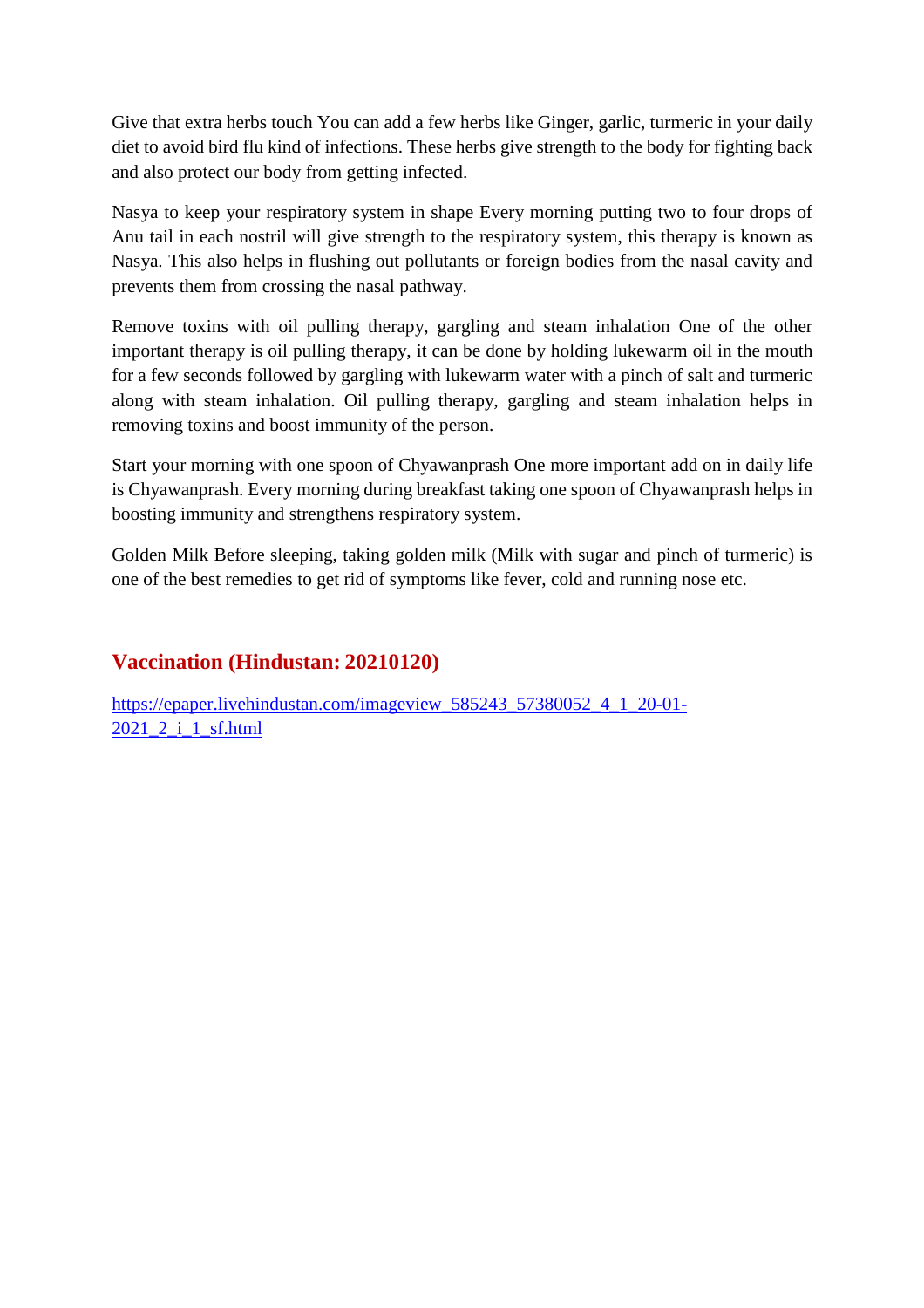लक्ष्य के मुताबिक टीका नहीं लगने के कारण टीकाकरण केंद्रों को सूची में बदलाव का अधिकार मिला

नियमों में बदलाव से बढ़ेगा टीकाकरण

| उम्मीद

नई दिल्ली | वरिष्ट संवाददाता

कोरोना टीकाकरण के तरीके में बदलाव किए जाने से एक दिन में ज्यादा लोगों को कोरोना का टीका लगाया जा सकेगा। दिल्ली में शुरुआती दो दिनों में 16 हजार लोगों को टीका लगाने का लक्ष्य था, लेकिन 50 फीसदी से भी कम लोग टीका लगवाने के लिए आए। इससे हर दिन करीब 8000 लोगों का पंजीकरण होने के बाद भी टीका नहीं लग सका। अब सरकार ने केंद्रों को कहा है कि

वह चाहे तो अपने केंद्र की मास्टरलिस्ट (पंजीकृत स्वास्थ्यकर्मियों की सूची) में .<br>शामिल लोगों से बात करके तय समय से पहले बचे हुए स्लॉट में शामिल करके टीका लगा सकते है। केंद्र सरकार का मानना है कि इससे टीकाकरण में तेजी आएगी और बाकी स्वास्थ्यकर्मियों में सकारात्मक संदेश भी जाएगा। इससे ज्यादा से ज्यादा लोगों को टीका लगाकर उन्हें संक्रमण से बचाया जा सकेगा। साथ ही कोरोना का टीका लगाने के बाद उसके व्यापक असर का भी अंदाजा लगावा जा सकेगा। दिल्ली में शनिवार को 8100 लोगों में महज 53 फीसदी लोग टीका लेने आए। इसी तरह सोमवार



राजीव गांघी सुपर स्पेशियलिटी अस्पताल में मंगलवार को स्वास्थ्यकर्मियों को कोरोना का टीका लगाया गया। • राज के राज

को उससे भी कम महज 44 फीसदी लोग ही आगे आए।

इसके बाद दिल्ली ने केंद्र सरकार से सची में बदलाव का अधिकारमांगा था। केंद्र ने मंगलवार टोपहर को यह छट केंद्र को दे दी है। अगर जिन 100 लोगों को टीका लगवाने के लिए एसएमएस गया है, उनमें 30 लोग नहीं आते है तो उनके बचे हुए टीके की डोज केंद्र दूसरे स्वास्थ्यकर्मी को लगा सकता है। सूची में बदलाव का अधिकार पर टीका 100 को ही लगेगा: केंद्र ने छट के साथ दो निर्देश दिए है। पहला जिन 100 लोगों को प्रसामापस गया है. अगर वह केंद्र पर आते हैं तो उन्हें प्राथमिकता देनी होगी। दूसरा छूट का मतलब यह नहीं है एक केंद्र पर एक दिन में 100 से अधिक लोगों को टीका लगा सकते हैं। ऐसे लोगों जिनका स्लॉट तय नहीं था. .<br>मगर टीका लगा है कोविड ऐप में मास्टर लिस्ट में उनके नाम के आगे मार्क करना होगा, जिससे भविष्य में उन्हें टीका लगवाने के लिए एसएसएस न जाएं। डसका उद्देश्य तेजी से टीकाकरण करना है साथ ही 100 की संख्या सीमित करने का उद्देश्य सभी मानकों को पुरा करते हए टीकाकरण करना है।

स्वास्थ्यकर्मियों को हर केंद्र पर टीका लगाया जा रहा है

लोगों में दो दिन में कोरोना वैक्सीन लगाने के बाद O दुष्प्रभाव सामने आए हैं

#### कोविन ऐप में अब भी बनी हुई हैं समस्याएं

.<br>कोविन ऐप के नहीं चलने की समस्या कादन एवं के नहीं बरान का समस्या<br>भी आ रही है। कभी यह स्लो चलता है तो कई बार उन लोगों को दोबारा एसएमएस जा रहा है, जिन्हें टीका लग चुका है। इससे अभियान सुस्त पड़ा है। मॅगलवार को भी यह समस्या कई केंद्र पर रही है। दोपहर तक बहुत कम लोगों का ही टीकाकरण हो पाया |

टीका लगवाना है कि नहीं. ) यह स्वास्थ्यकर्मियों का व्यक्तिगत निर्णय है।काउंसलिंग की जा रही है ।विश्वास बढेगा तो वैक्सीन लगवाने वालों की संख्या भी बढेगी। कोविन ऐप को लेकर भी कुछ दिक्कत है, जिसका हल निकालने को कहा गया है। सत्येंद्र जैन, स्वास्थ्य मंत्री

#### Vaccine (Hindustan: 20210120)

https://epaper.livehindustan.com/imageview 585243 57238892 4 1 20-01-2021 2 i 1 sf.html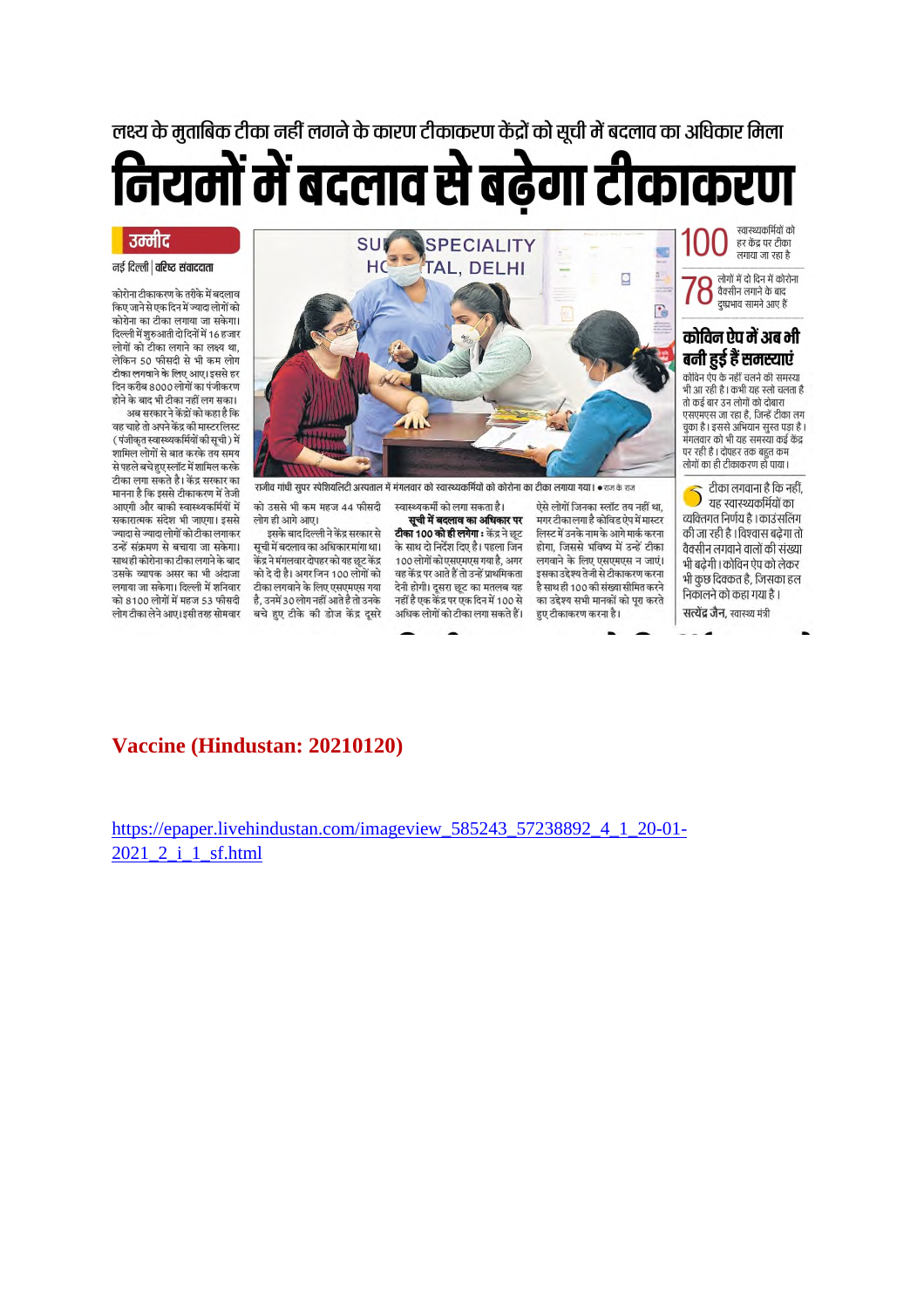# संक्रमण घटने से कम टीकाकरण

## विशेषज्ञों की राय

नई दिल्ली | वरिष्ठ संवाददाता

अधिकतर लोग कोरोना का टीका इस वजह से नहीं लगवा रहे हैं. क्योंकि उन्हें लगता है कि कोरोना का संक्रमण अब बहत कम रह गया है। दिल्ली में हर रोज 400 से कम मामले मिल रहे हैं। ऐसे में स्वास्थ्यकर्मियों को कोरोना का डर कम है। वहीं कुछ कर्मचारी टीकाकरण को लेकर डर रहे हैं।

नीति आयोग के सदस्य डॉक्टर वीके पॉल के मताबिक कई लोगों में टीके के

### चिंताजनक

- अब भी कई स्वास्थ्य कर्मचारियों में टीके को लेकर डर है
- तीसरे चरण के नतीजे सामने नहीं आने के कारण भी बनाई दुरी

दुष्प्रभावों को लेकर शंकाएं हैं। उन्होंने कहा कि मैंने खद अपनी पत्नी के साथ ह्यको वैक्सीनह्न का टीका लगवाया है। हम दोनों बिल्कुल ठीक हैं। डॉक्टर पॉल ने लोगों से टीकाकरण के लिए आगे आने की अपील की है और कहा है कि

यह बेहद सुरक्षित है।

एम्स के पर्व डॉक्टर हरजीत सिंह भट्टी कहते हैं कि कोरोना के कोवेक्सीन टीके के तीसरे चरण के टायल के नतीजे अभी तक सामने नहीं आए हैं, इस वजह से भी स्वथ्यकर्मी टीका लगाने नहीं आ रहे हैं। राम मनोहर लोहिया अस्पताल की रेजिडेंट डॉक्टर एसोसिएशन के उपाध्यक्ष डॉक्टर निर्माल्य महापात्रा भी यही वजह बताते हैं कि केंद्र के अस्पतालों में सभी को भारत बायोटेक का टीका लगाया जा रहा है. जिसे पहले एम्स के निदेशक ने बैकअप वैक्सीन कहा था।

#### **Health Care Services (Hindustan: 20210120)**

https://epaper.livehindustan.com/imageview 585243 57381292 4 1 20-01-2021 2 i 1 sf.html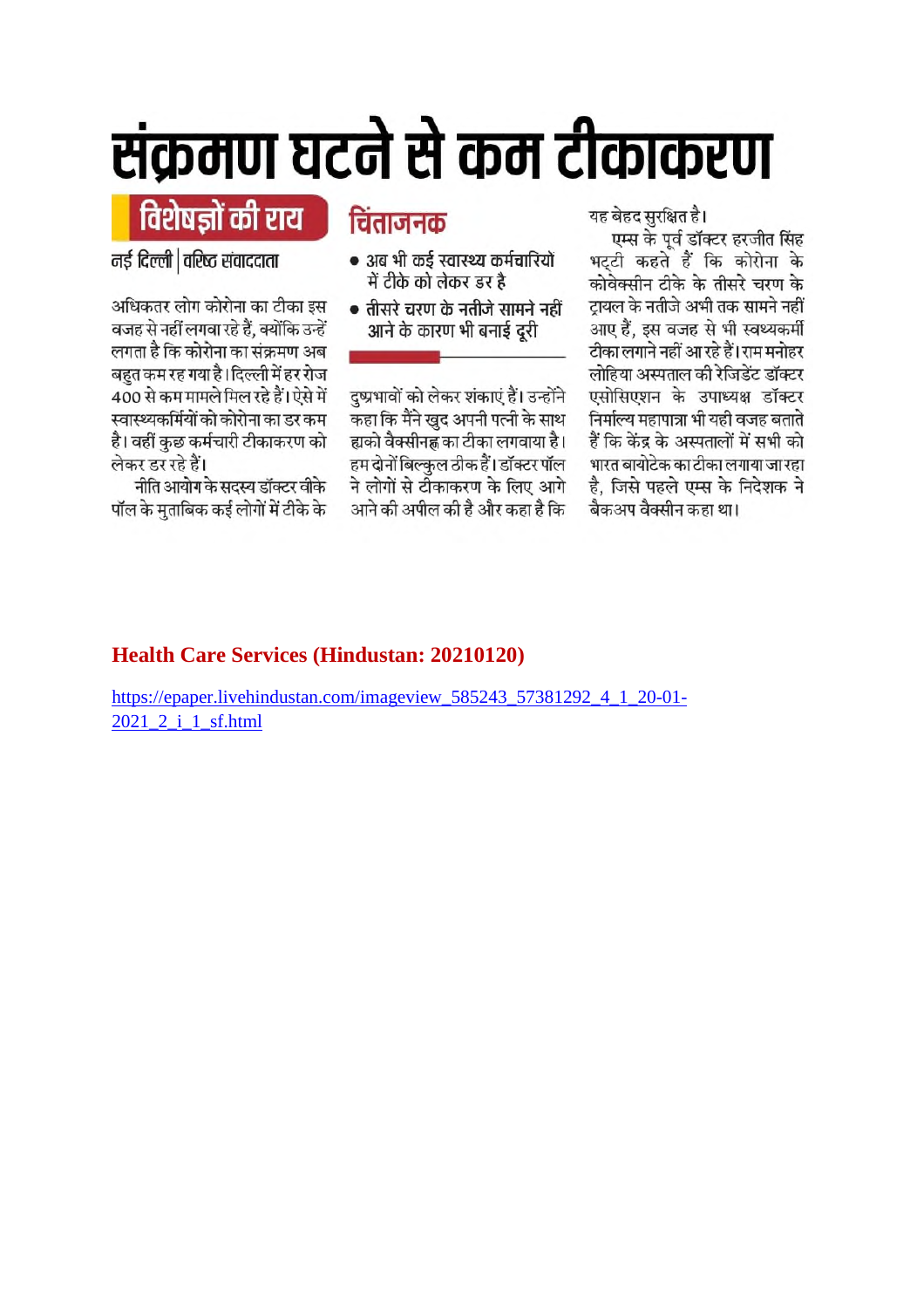# टीका लगवाने सिर्फ ४९ फीसदी लोग आगे आए

कोरोना टीकाकरण के तीसरे दिन ४९ फीसदी स्वास्थ्य कर्मचारियों ने टीका लगवाया, हालांकि सोमवार के मुकाबले टीका लगवाने वालों की संख्या अधिक रही। मंगलवार को ४९३६ लोग टीका लगवाने पहुंचे। १६ लोगों में टीके के हल्के दुष्प्रभाव देखे गए, हालांकि किसी को भर्ती करने को जरूरत नहीं पड़ी। टीकॉकरण कार्यक्रम सुबह 9 बजे से शाम 5 बजे तक चला।

# किस जिले में कितने लोगों ने टीका लगवाया

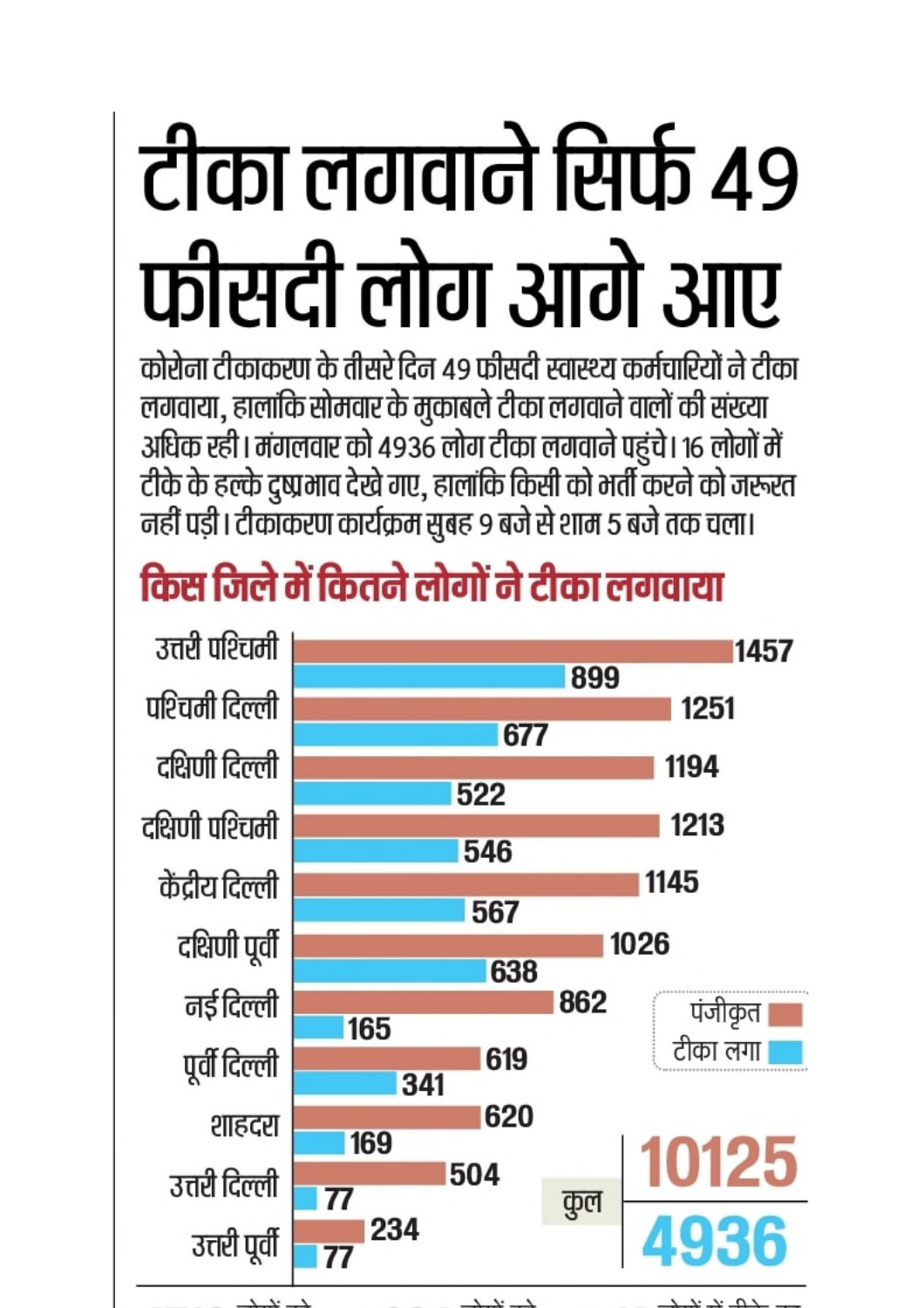#### **Arthrities**

#### **नजरअंदाज न करजोड़महोनेवाला दद, बन सकती हैिकसी बड़ी परेशानी कवजह Dainik Gagaran: 20210120)**

https://www.jagran.com/lifestyle/health-do-not-ignore-joint-pain-may-become-the-cause-ofany-major-problem-21290015.html

गठिया सैकड़ों टाइप के होते हैं लेकिन इसमें ऑस्टियो आर्थराइटिस और रूमेटाइड सबसे कॉमन है। रूमेटाइड आर्थराइटिस एक तरह का ऑटोइम्यन डिसऑर्डर है। जिसकी शुरुआत तब होती है जब आपका इम्यून सिस्टम आपके बॉडी के टिश्यूज पर हमला करता है। तो क्या है इस बीमारी के लक्षण और उपचार जानेंगे।

रनिंग, जॉगिंग, स्किपिंग के दौरान घुटनों में होने वाले दर्द को ज्यादातर लोग ओवर एक्सरसाइज़ की वजह मानकर इग्नोर कर देते हैं जो सही नहीं। दरअसल लोगों को लगता है कि आर्थराइटिस यानि गठिया की समस्या बुजुर्गों की बीमारी है लेकिन अब ऐसा बिल्कुल भी नहीं। तो समय रहते हल्के-फुल्के और लगातार होने वाले दर्द में डॉक्टर से संपर्क जरूर करें और उचित सावधानियां बरत कर इस समस्या से छुटकारा पाएं।

#### क्या हैं इसके लक्षण

पहले-पहले तो मरीज को अक्सर बुखार आता रहता है, मसल्स में दर्द बना रहता है, ज्यादातर थकान महसूस होती रहती है, भूख कम लगती है और वजन भी कम होने लगता है। बॉडी के अलग-अलग ज्वॉइंट्स में इतना दर्द होता है कि उन्हें हिलाने पर ही बहुत ही ज्यादा तकलीफ होती है, खासकर सबह के वक्ता जोड़ों में जहां-जहां दर्द होता है, वहां सजन आना भी इस बीमारी में आम है। जोड़ों के इर्द-गिर्द सख्त सर्कुलर गांठें जैसी उभर आती हैं जिनमें हाथ-पैर हिलाने पर आवाज आती है। बॉडी के किसी भी पार्ट्स को हिलाने पर दर्द, जलन और सूजन की तकलीफ होती है।

बचाव

- जब भी नहाएं गुनगुने पानी से नहाएं।

- ज्यादा वजन से आपके घुटनों और कूल्हों पर दवाब पड़ता है इसलिए अपना वजन हमेशा नियंत्रित रखें।
- दवाएं ले रहें हैं तो इन्हें वक्त पर लें। इससे अकड़न और दर्द में राहत मिलती है।

- वैसे एक्सरसाइज और हल्के-फुल्के योग भी इसमें काफी फायदेमंद होते हैं लेकिन इसे करने से पहले एक्सपर्ट की सलाह बेहद जरूरी है।

मानव के आंतरिक अंगों का क्लियर फोटो

इन फल और सब्जियों को भोजन में शामिल कर रखें अपने लीवर को दुरुस्त

यह भी पढ़

- रोज़ाना कम से कम  $8-10$  पानी जरूर पिएं
- शराब और मूपान सेपरहजे कर।
- न्यूट्रिशन से भरपूर डाइट लें।